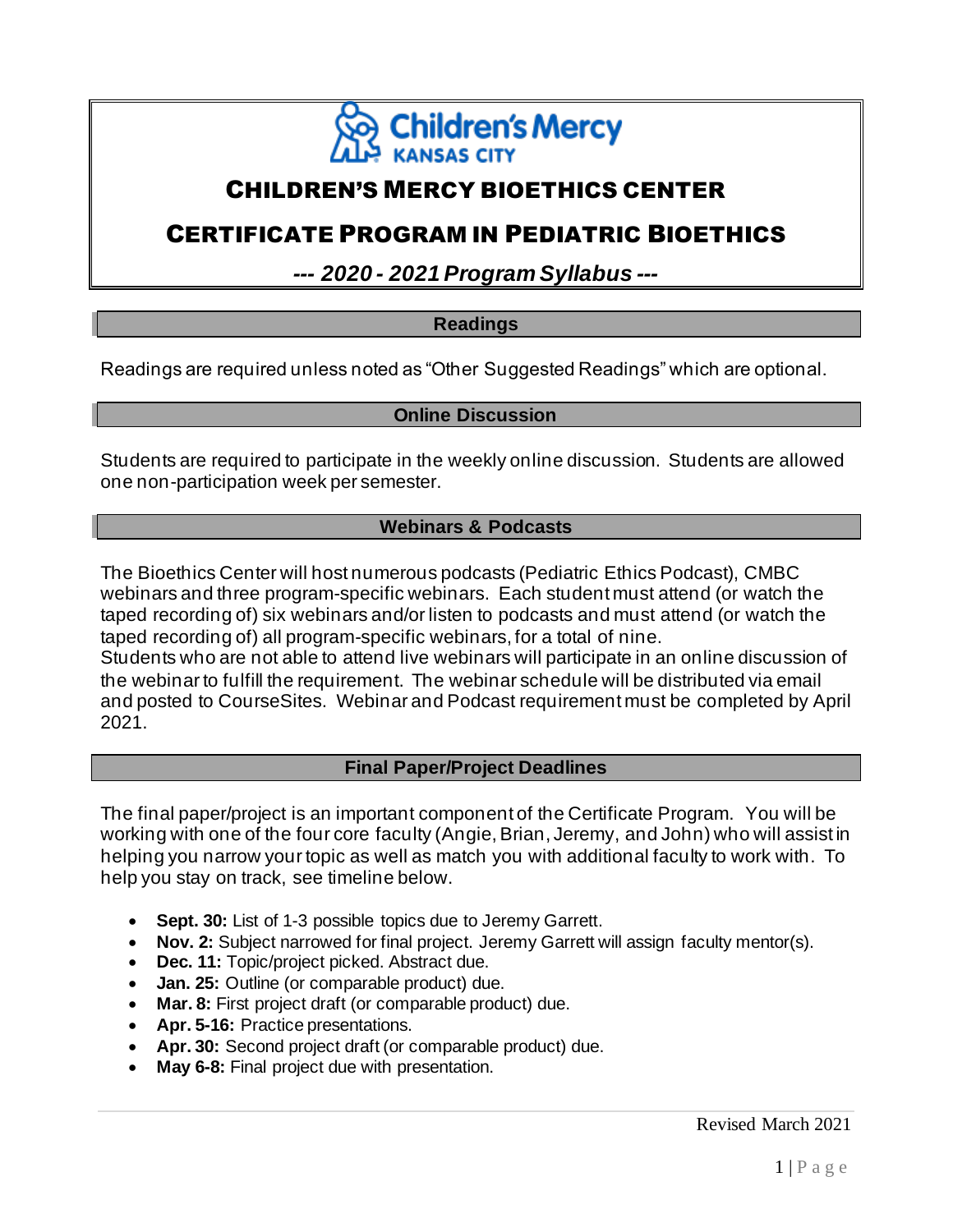### **First Semester/FALL (Sept. 11 – Dec. 22, 2020)**

#### **Certificate Program Opening Session Kansas City, MO (September 11-13, 2020) –** *See Opening Session Syllabus*

# *Weeks 1-9: Foundations*

## **Week #1 Parental Authority (Sept. 16-22)** *- Brian Carter, Jill Beck, Larissa Hines, Matthew Schlageter*

- Verkerk MA et al. Where families and healthcare meet. *J Med Ethics*. 2015 Feb;41(2):183-5. doi: 10.1136/medethics-2013-101783. Epub 2014 Sep 10.
- Humikowski CA. Confession. *Arch Pediatr Adolesc Med*. 2012 Jul 1;166(7):593-4. doi: 10.1001/archpediatrics.2012.28.
- Clark JD. Balancing the tension: parental authority and the fear of paternalism in end-of-life care. (comment on "Confession"). *Arch Pediatr Adolesc Med*. 2012 Jul 1;166(7):594. doi: 10.1001/archpediatrics.2012.556.
- Groll D. Four models of family interests. *Pediatrics*. 2014 Oct;134 Suppl 2:S81-6. doi: 10.1542/peds.2014-1394C.
- Caplan A, Folkers KM. Charlie Gard and the Limits of Parental Authority. *Hastings Cent Rep*. 2017 Sep;47(5):15-16. doi: 10.1002/hast.772.
- Pyle AK, Fleischman AR, Hardart G, Mercurio MR. Management options and parental voice in the treatment of trisomy 13 and 18. *J Perinatol.* 2018 Sep;38(9):1135-1143. doi: 10.1038/s41372-018-0151-6. Epub 2018 Jul 6.
- Groll, Daniel. Balancing a Child's Interest With the Interests of Other Family Members. Children's Mercy Pediatric Ethics Podcast. 2020.

Other suggested reading:

- Noggle R. The Moral and Political Status of Children. Chapter 6: Special Agents Children's Autonomy and Parental Authority. David Archard & Colin McLeod (Eds.). Oxford University Press (2002): 97-117. (posted on CourseSites)
- Smetana J et al. Adolescents' and parents' changing conceptions of parental authority. *New Dir Child Adolesc Dev*. 2005 Summer;(108):31-46. (posted to CourseSites)
- Mercurio MR. Parental authority, patient's best interest and refusal of resuscitation at borderline gestational age. *J Perinatol*. 2006 Aug;26(8):452-7.
- AJ Alessandri. Parents know best: Or do they? Treatment refusals in paediatric oncology. *J Paediatr Child Health*. 2011; 47:628-631. doi:10.1111/j.1440- 1754.2011.02170.x

**Week #2** → **Parental Consent and Pediatric Assent (Sept. 23-29) -** *John Lantos, Larissa Hines, Donna McKlindon, DeeJo Miller, Doug Myers*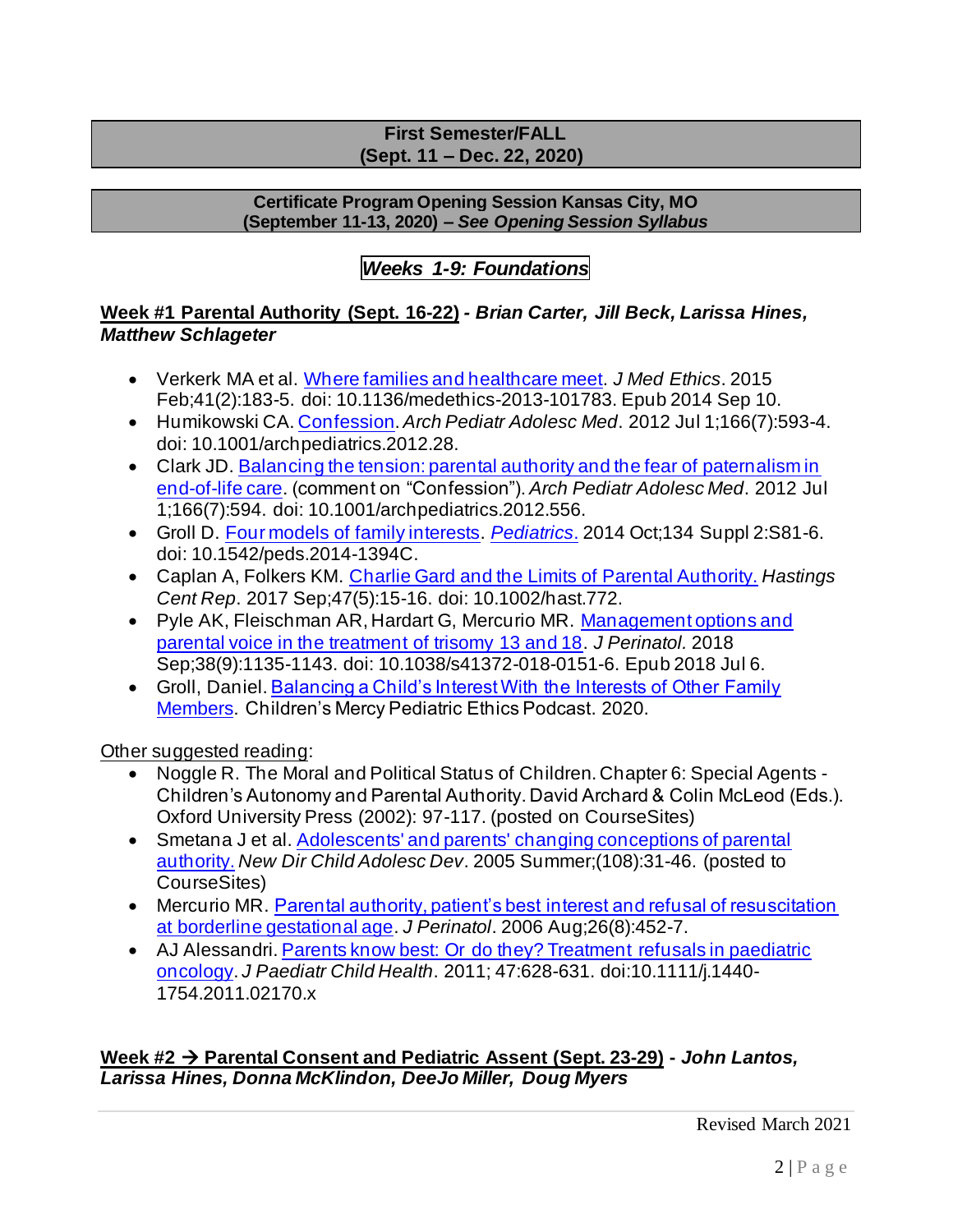- Katz AL, Webb SA, AAP COMMITTEE ON BIOETHICS. Informed Consentin Decision-Making in Pediatric Practice. *Pediatrics*. 2016;138(2):e20161485.
- Unguru Y. Pediatric decision-making: informed consent, parental permission, and child assent. Clinical Ethics in Pediatrics A Case Based Textbook. Cambridge: Cambridge University Press; 2011, pages 1-6. (posted on CourseSites)
- Janvier A, Barrington K, Farlow B. Communication with parents concerning withholding or withdrawing of life-sustaining interventions in neonatology. *Semin Perinatol*. 2014 Feb;38(1):38-46. doi: 10.1053/j.semperi.2013.07.007.

## Other suggested reading:

• Unguru Y et al. Rethinking pediatric assent: from requirement to ideal. Pediatr Clin North Am. 2008 Feb;55(1):211-22, xii. doi: 10.1016/j.pcl.2007.10.016.

## **Week #3** → **Best Interest Standard (Sept. 30 – Oct. 6) -** *Jeremy Garrett, Larissa Hines, DeeJo Miller, Laura Murkin, Erin Thomasma*

- Kopelman LM. The best-interests standard as threshold, ideal, and standard of reasonableness. *J Med Philos*. 1997 Jun;22(3):271-89.
- Salter EK. Deciding for a child: a comprehensive analysis of the best interest standard. *Theor Med Bioeth*. 2012 Jun;33(3):179-98. doi: 10.1007/s11017-012- 9219-z.
- Malek J. What really is in a child's best interest? Toward a more precise picture of the interests of children. *J Clin Ethics*. 2009 Summer;20(2):175-82.

Other suggested reading:

- Blustein J. Doing the best for one's child: satisficing versus optimizing parentalism. *Theor Med Bioeth*. 2012 Jun;33(3):199-205. doi: 10.1007/s11017-012-9222-4.
- Kopelman LM. Using the Best-Interests Standard in Treatment Decisions for Young Children. In: Miller (ed.), Pediatric Bioethics. Cambridge: Cambridge University Press, 2010, pp. 22-27. (posted on CourseSites)
- Griffith R. Determining what is in the best interests of a critically ill child. *Br J Nurs*. 2013 Jan 24-Feb 13;22(2):112-3.
- De Vries MC et al. What Constitutes the Best Interest of a Child? Views of Parents, Children, and Physicians in a Pediatric Oncology Setting. *AJOB Primary Research*. 2013. 4:2, 1-10, DOI: 10.1080/21507716.2012.757254. (posted on CourseSites)

## **Week #4** → **Harm Principle/Open Future (Oct. 7-13)** *- Jeremy Garrett, Larissa Hines, Laura Murkin, Hank Puls*

• Lombrozo T. NPR Commentary: "Why do we judge parents for putting kids at perceived—but unreal—risk?" August 22, 2016.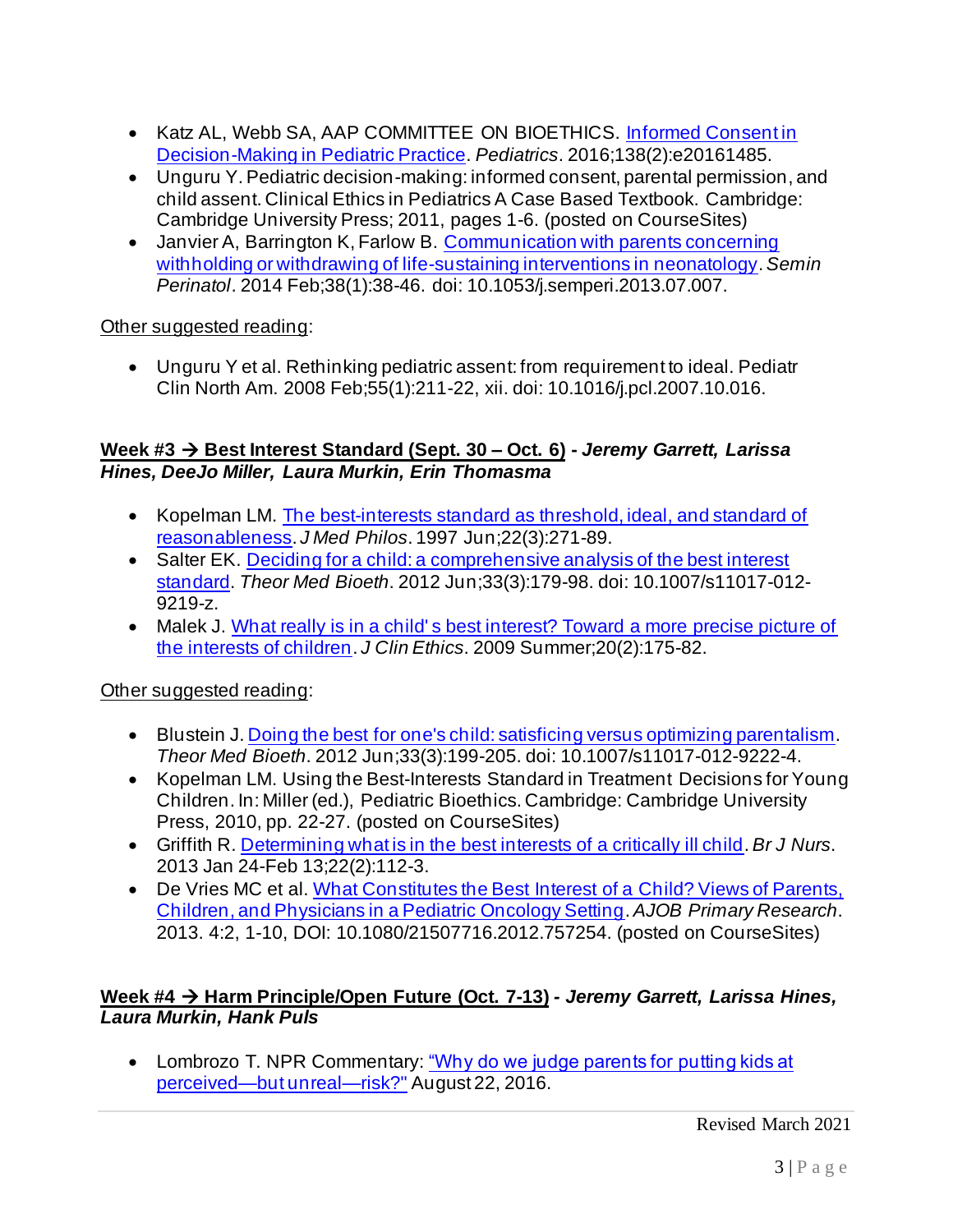- Diekema S. Parental refusals of medical treatment: the harm principle as threshold for state intervention. *Theoretical Medicine and Bioethics*. 2004;25(4):243- 264. (posted on CourseSites) *Note: only pp. 243-254 are required; the rest is suggested.*
- Wilkinson D, Nair T. Harm isn't all you need: parental discretion and medical decisions for a child. *J Med Ethics*. 2016 Feb;42(2):116-8. doi: 10.1136/medethics-2015-103265. Epub 2015 Dec 18
- Garrett JR. Prologomena to Any Future Pediatric Bioethics. *American Journal of Bioethics*. 2018;18(8):63-65.
- Garrett JR, et al. Rethinking the "open future" argument against predictive genetic testing of children. *Genet Med*. 2019 Ma r 21. doi: 10.1038/s41436-019-0483-4.
- Jeremy Garrett. Right to an Open Future. *Pediatric Ethics Podcast*. 2020.

Other suggested reading:

- Thomas AJ, Stanford PK, Sarnecka BW. No child left alone: moral judgments about parents affect estimates of risk to children. *Collabra*. 2016;2(1):10,1-4.
- Gillam, L. The zone of parental discretion: an ethical tool for dealing with disagreement between parents and doctors about medical treatment for a child. *Clinical Ethics*. December 18, 2015
- Feinberg J. The child's right to an open future. Chapter Three of *Freedom and Fulfillment: Philosophical Essays*. Princeton, NJ: Princeton University Press, 1992. (posted on CourseSites) *Note: emphasize pp. 76-78.*
- Davis DS. Genetic dilemmas and the child's right to an open future. *Hastings Cent Rep*. 1997 Mar-Apr;27(2):7-15.
- Bredenoord AL et al. The right to an open future concerning genetic information.*Am J Bioeth.* 2014;14(3):21-3. doi: 10.1080/15265161.2013.879952.

## **Week #5** → **Personal Conscience (Oct. 14-20) –** *Jeremy Garrett, Laura Murkin, Cathy Shubkin, Ian Wolfe*

- Sulmasy DP. What is conscience and why is respect for it so important? *Theor Med Bioeth*. 2008;29(3):135-49. doi: 10.1007/s11017-008-9072-2.
- McCullough LB. Review of Mark R. Wicclair, Conscientious Objection in Health Care: An Ethical Analysis. *Notre Dame Philosophical Reviews*. 2012.09.22.
- AAP Committee on Bioethics. Policy statement--Physician refusal to provide information or treatment on the basis of claims of conscience. *Pediatrics*. 2009 Dec;124(6):1689-93. doi: 10.1542/peds.2009-2222.

Other suggested reading/resources:

- HHS Releases New Rule on Health Workers' Religious, Moral Objections. *Washington Post*. January 19, 2018.
- Conscience Protections for Health Care Providers. HHS.gov.
- Daniel Sulmasy, OFM, MD, PhD: The Role of Conscience in Medical Decisions. The Center for Practical Bioethics. (webinar)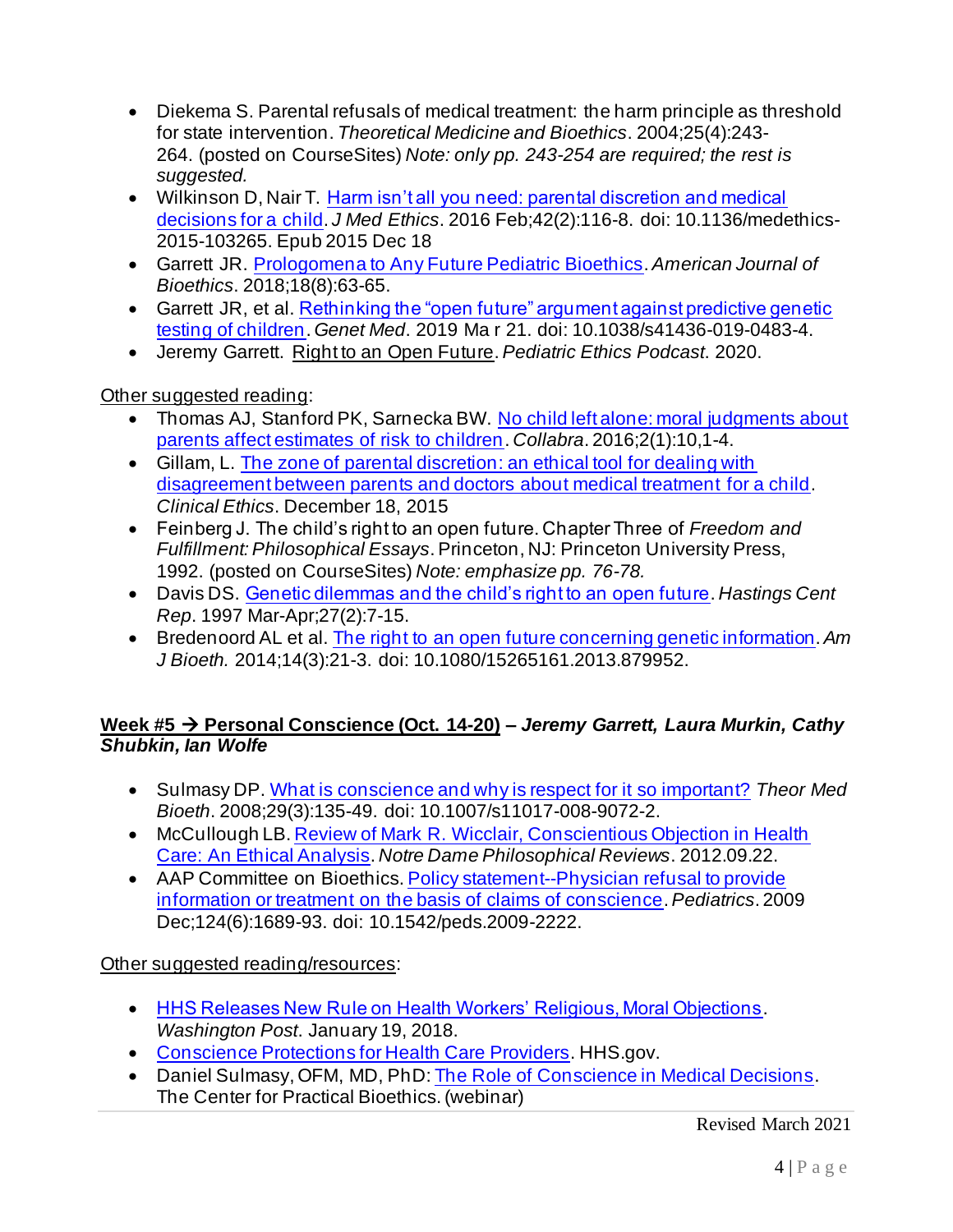- Wicclair MR. Is conscientious objection incompatible with a physician's professional obligations? *Theor Med Bioeth*. 2008;29(3):171-85. doi: 10.1007/s11017-008-9075 z.
- Billharz, J. Truth Telling Is It Ever Virtuous to Lie. AAP Section on Bioethics Newsletter, Fall 2011. (posted on CourseSites)
- Giubilini, A. Objection to Conscience: An Argument Against Conscience Exemptions in Healthcare. *Bioeth*ics. 23 December 2016. DOI: 10.1111/bioe.12333.
- Liberman, A. Wrongness, responsibility, and conscientious refusals in health care. *Bioethics*. 2017 Apr 3. doi: 10.1111/bioe.12351. [Epub ahead of print]

## **Week #6** → **Moral Distress (Oct. 21-27) -** *Angie Knackstedt, Dan Ballesteros, Dyane Bunnell, Charlotte Jacobsen, Charlotte Smardo, Laura Miller-Smith, Stacy Smith*

- AACN. Position Statement: Moral Distress in Times of Crisis. March 25, 2020.
- Jameton A. What Moral Distress in Nursing History Could Suggest about the Future of Health Care. *AMA Journal of Ethics.* June 2017 19(6):617-628.
- McCarthy J., Monteverde S. The Standard Account of Moral Distress and Why We Should Keep It. *HEC Forum*. 2018. February 28. Doi:10.1007/s10730-01809349-4.
- Weber E. Moral distress, workplace health, and intrinsic harm. *Bioethics*. 2016 May;30(4):244-50. doi: 10.1111/bioe.12181. Epub 2015 Aug 26.
- Sauerland J. et al. Assessing and Addressing Moral Distress and Ethical Climate Part II: Neonatal and Pediatric Perspectives. *Dimens Crit Care Nurs*. Jan-Feb 2015. 34(1): 33 - 46.
- Strategies for Addressing Moral Distress: An Interview with Dr. Elizabeth Epstein (podcast). *AMA Journal of Ethics*. June 2017.

- Epstein B, Hamric A. Moral Distress, Moral Residue, and the Crescendo Effect. *J Clin Ethics*. 2009. 20(4):330 – 342.
- Fourie C. Who Is Experiencing What Kind of Moral Distress? Distinctions for Moving from a Narrow to a Broad Definition of Moral Distress. *AMA J Ethics*. 2017 Jun 1;19(6):578-584. doi: 10.1001/journalofethics.2017.19.6.nlit1-1706.
- Gallagher A. Moral distress and moral courage in everyday nursing practice. *Online J Issues Nurs*. 2011 Mar 21;16(2):8.
- Chen, P. When doctors and nurses can't do the right thing. *The New York Times*. February 6, 2009.
- Morley G. What is "moral distress" in nursing? How, can and should we respond to it? *J Clin Nurs*. 2018. 27:3443-3445.
- Rushton CH et al. CE: Moral distress: a catalyst in building moral resilience. *Am J Nurs*. 2016 Jul;116(7):40-9. doi: 10.1097/01.NAJ.0000484933.40476.5b.
- Ann Hamric, PhD, RN, FAAC: Moral Distress in Pediatric Intensive Care. Children's Mercy Bioethics Center Webinar. January 27, 2017.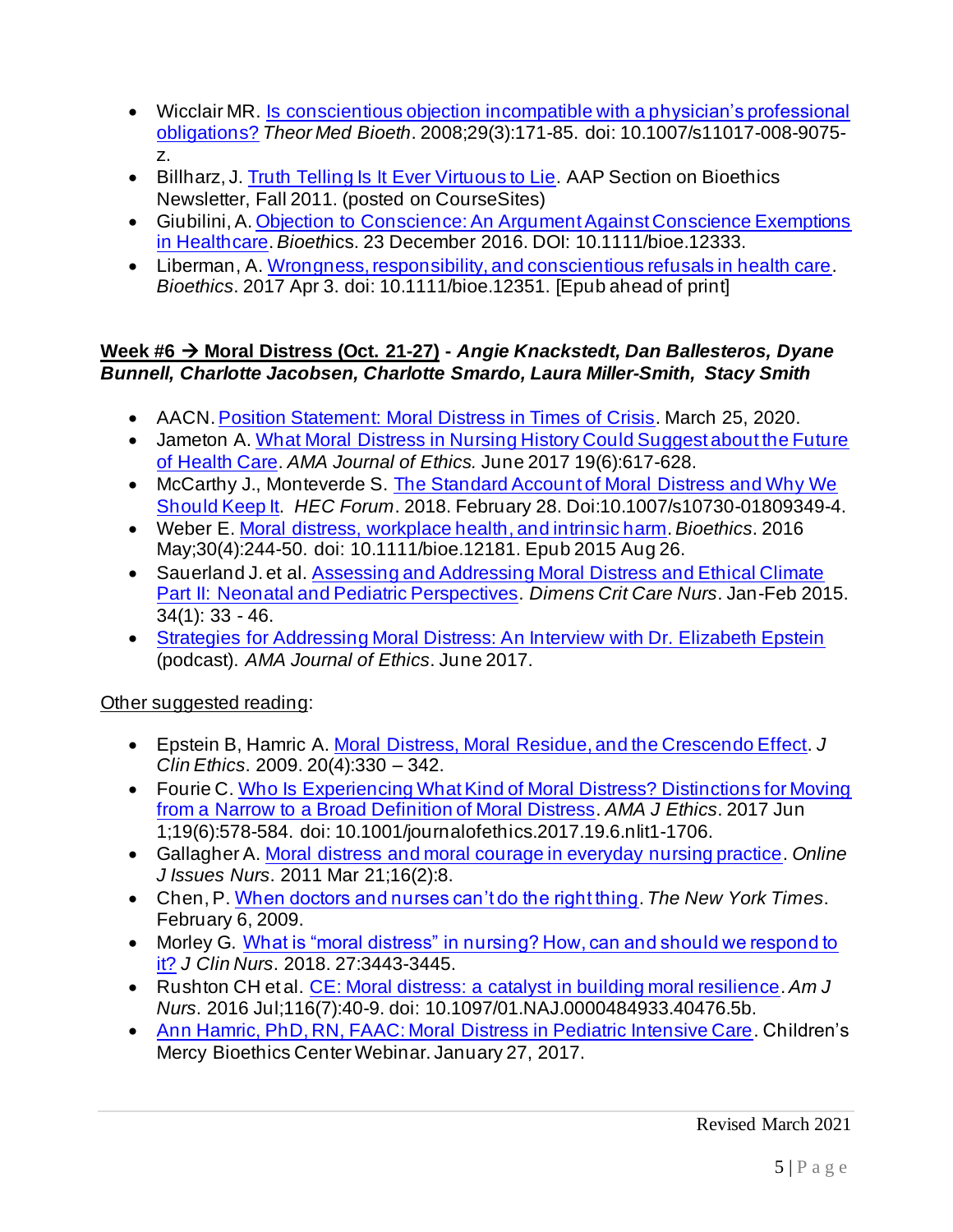### *Week #7* → *Professional Integrity and Obligations (Oct. 28 – Nov. 3) - Brian Carter, Donna McKlindon, Laura Miller-Smith, Laura Murkin, Brenda Rogers, Cathy Shubkin*

- Mitchell LA. Integrity and virtue: the forming of good character. *Linacre Q*.2015 May;82(2):149-69. doi: 10.1179/2050854915Y.0000000001.
- Johnson. Nursing Professionalism: Innate, taught, or caught? *J Nurses Prof Dev*. Mar-Apr;31(2):114-5. doi: 10.1097/NND.0000000000000149.
- Thomas TA et al. A qualitative study exploring moral distress among pediatric resuscitation team clinicians: challenges to professional integrity. *Pediatr Crit Care Med*. 2016 Jul;17(7):e303-8. doi: 10.1097/PCC.0000000000000773.
- Brudney, D. "Pregnancy is not a disease": conscientious refusal and the argument from concepts. *Hastings Cent Rep*. 2014 Sep;44(5):43-9. doi: 10.1002/hast.357.
- Daniel Brudney. Is Pregnancy a Disease? And Why Does That Matter. *Pediatric Ethics Podcast*. 2020.

## Other suggested reading:

- Crigger N, Godfrey N, From the inside out: a new approach to teaching professional identity formation and professional ethics. *J Prof Nurse*. 2014 Sep-Oct;30(5):376- 82. doi: 10.1016/j.profnurs.2014.03.004. Epub 2014 Mar 28.
- Hillis DJ, Grigg MJ. Professionalism and the role of medical colleges. *Surgeon*. 2015 Oct;13(5):292-9. doi: 10.1016/j.surge.2015.04.001. Epub 2015 Apr 27.
- Salloch S. Same but different: why we should care about the distinction between professionalism and ethics. *BMC Med Ethics*. 2016 Jul 22;17(1):44. doi: 10.1186/s12910-016-0128-y.

## **Week #8** → **Religious and Cultural Issues (Nov. 4-10) -** *Angie Knackstedt, Dan Ballesteros, Beth Clark, Charlotte Jacobsen, Terri Major-Kincade, DeeJo Miller, Sarosh Saleem, Matthew Schlageter, Dane Sommer, Erin Thomasma*

- Desai et al. Latino caregiver coping with children's chronic health conditions: an integrative literature review. *J Pediatr Health Care*. 2016 Mar-Apr;30(2):108-20. doi: 10.1016/j.pedhc.2015.06.001. Epub 2015 Jul 15.
- Kass NE. Ethics, Refugees, and the President's Executive Order. *Am J Bioeth*. 2017 May;17(5):4-5. doi: 10.1080/15265161.2017.1301139.
- Kotalik J, Martin G. Aboriginal Health Care and Bioethics: A Reflection on the Teaching of the Seven Grandfathers. *Am J Bioeth*. 2016 May;16(5):38-43. doi: 10.1080/15265161.2016.1159749.
- Kruizinga MA et al. Toward a Fully Fledged Integration of Spiritual Care and Medical Care. *J Pain Symptom Manage.* 2017. 55(3): 1035 – 1040.
- Page K. et al. Undocumented U.S. Immigrants and COVID-19. *New England Journal of Medicine*. (NEJM.org). May 21, 2020. 382;21. e620(1-3).
- Smyre C, Tak HJ, Dang AP, Curlin FA, Yoon JD. Physicians Opinions on Engaging Patient's Religious and Spiritual Concerns: A National Survey. *J Pain Symptom*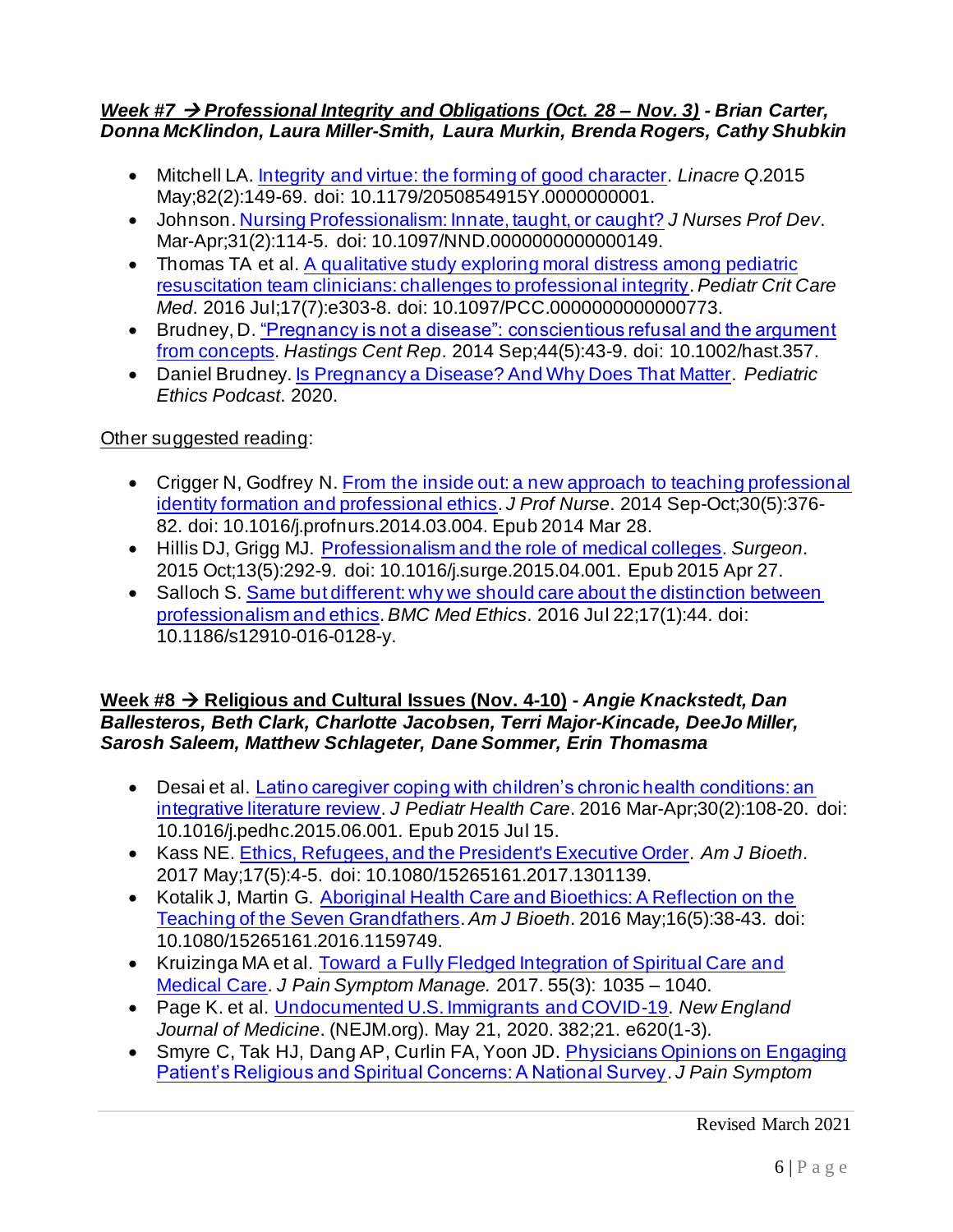*Manage.* 2018 Mar;55(3):897-905. *doi: 10.1016/j.jpainsymman.2017.10.015. Epub 2017 Nov 1.*

- Zaidi D. Influences of Religion and Spirituality in Medicine. *AMA American Journal of Ethics.* July 2018. 20(7): E609-612.
- 'You are not alone': Chaplains provide emotional support to COVID-19 Patients. (ABC News) https://abcnews.go.com/Politics/chaplains-provide-emotional-supportcovid-19-patients/story?id=69944797

## Other suggested reading:

- NPR. Boy On Life Support Stirs Debate On Faith, End-Of-Life Care. Nov. 14 2008.
- Parent Voices: Hope and Faith in the Midst of Illness. Seattle Children's (video).
- Puchalski CM et al. Physicians and patients' spirituality.*Virtual Mentor.* 2009 Oct 1;11(10):804-15. doi: 10.1001/virtualmentor.2009.11.10.oped1-0910.
- Culley L. Transcending transculturalism? Race, ethnicity and health-care. *Nurs Inq. 2006 Jun;13(2):144-53.*
- Schaffer, A. How Jehovah's Witnesses are changing medicine. *The New Yorker*. August 12, 2015.
- Sulmasy DP. Distinguishing denial from authentic faith in miracles: a clinicalpastoral approach. *South Med J*. 2007 Dec;100(12):1268-72.
- Wein S. Spirituality--the psyche or the soul? *Palliat Support Care*. 2014 Apr;12(2):91-4. doi: 10.1017/S1478951514000303.
- Wiener L et al. Cultural and religious considerations in pediatric palliative care. *Palliat Support Care.* 2013 Feb;11(1):47-67. doi: 10.1017/S1478951511001027. Epub 2012 May 22.

## **Week #9** → **Justice and Allocation (Nov. 11-17) -** *Jeremy Garrett, Amy Caruso Brown, Charlotte Jacobsen, Laura Murkin*

- Diekema, D. Is there an Ethical Obligation to Provide Healthcare to All Children? Seattle Children's Pediatric Bioethics Conference July 22-23, 2011.
- Amy Caruso Brown, MD, MSc, MSCS: Is Being Treated at a Children's Hospital a Right or a Privilege? Children's Mercy Bioethics Center (webinar). May 10, 2018.
- Eyssallenne, AP. How far do you go? Intensive care in a resource-poor setting. *New England Journal of Medicine*. 2012;367(1);8-9.
- Boss RD, Henderson CM, Wilfond BS. Decisions regarding resuscitation of extremely premature infants: should social context matter? *JAMA Pediatrics*. 2015;169(6):521-522.
- Binkley CE, Kemp DS. Ethical rationing of personal protective equipment to minimize moral residue during the COVID-19 pandemic. *Journal of the American College of Surgeons*. 2020 Jun;230(6):1111-1113. doi: 10.1016/j.jamcollsurg.2020.03.031. Epub 2020 Apr 9.
- Haward MF, Moore GP, Lantos J, Janvier A. Paediatric ethical issues during the COVID-19 pandemic are not just about ventilator triage. *Acta Paediatrica*. 2020 May 4:10.1111/apa.15334. doi: 10.1111/apa.15334.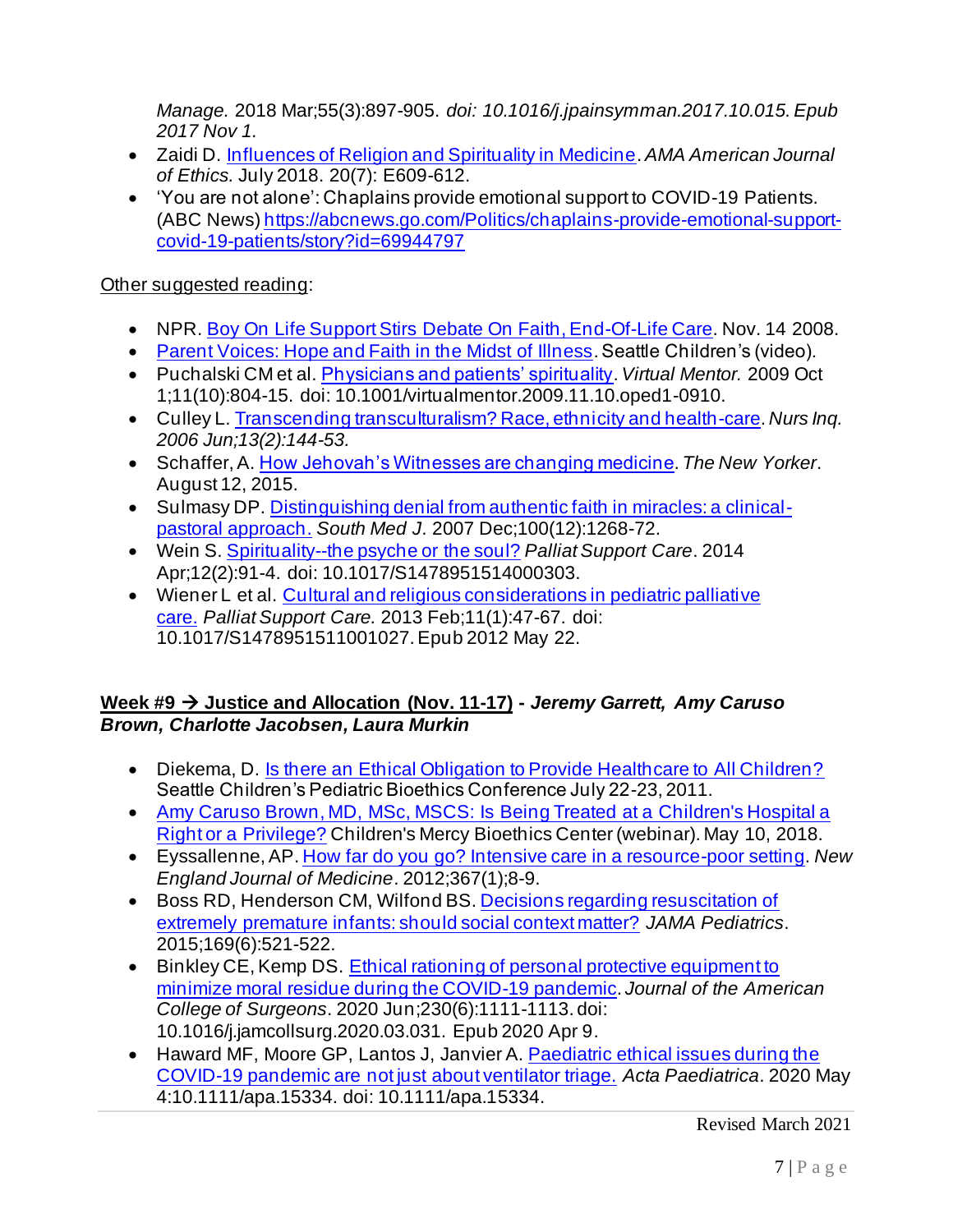- Churchill LR. King NMP, Henderson GE. The future of bioethics: it shouldn't take a pandemic. *Hastings Center Report* 2020;50(3);54-56.
- Hardeman RR, Medina EM, Boyd RW. Stolen breaths. *New England Journal of Medicine*. 2020. Jun 10. doi: 10.1056/NEJMp2021072. Online ahead of print.

## Other suggested reading:

- Mosely KL & Kershaw DB. African American and white disparities in pediatric kidney transplantation in the United States -- unfortunate or unjust? *Cambridge Quarterly of Healthcare Ethics*. 2012;21;353-365.
- Wightman A, Largent E, Del Beccaro M, Lantos JD. Who Should Get the Last PICU Bed? *Pediatrics.* 2014 Apr 28. [Epub ahead of print].
- Ubel PA. Why it's not time for health care rationing. *Hastings Center Report*. 2015;45(2):15-19.
- Blinderman C. Palliative care, public health and justice: setting priorities in resource poor countries. *Developing World Bioethics*. 2009:9(3):105-110.
- Hendriks MJ, Lantos JD. Fragile lives with fragile rights: justice for babies born at the limit of viability. *Bioethics*. 2018:32(3);205-214.
- Beck JC, Smith LD, Gordon BG, Garrett JR. An ethical framework for responding to drug shortages in pediatric oncology. *Pediatr Blood Cancer*. 2015;62;931-934.

### **Week #10** → **Intersection of Ethics, Society, Health Equity and Health Care Policy (Nov. 18-24) -** *Angie Knackstedt, Amy Caruso Brown, Beth Clark, Denise Dowd, Charlotte Jacobsen, Terri Major-Kincade, Soo Shim, Vince Staggs, Vanessa Watkins, Susie Wootton*

- Berwick, DM. The Moral Determinants of Health. *JAMA.* published online June 6, 2020. Doi: 10.1001/jama.2020.1129
- American Academy of Pediatrics Board of Directors. Truth, Reconciliation, and Transformation: Continuing the Path to Equity. September 2020. 14(3): e2020019794. doi:10.1542/peds2020-019794.
- AAP Policy Statement. Community Pediatrics: Navigating the Intersection of Medicine, Public Health, and Social Determinants of Children's Health . DOI: 10.1542/peds.2012-3933 *Pediatrics* 2013;131;623; originally published online February 25, 2013.
- Haggerty J et al. Proactive Strategies to Address Health Equity and Disparities: Recommendations from a Bi-National Symposium. *J Am Board Fam Med*. 2018 May-Jun;31(3):479-483. doi: 10.3122/jabfm.2018.03.170299.
- Specker Sullivan L. Trust, Risk and Race in American Medicine. Hasting Center Report. 2020. 50(1): 18-26. doi:10.1002/hast.1080.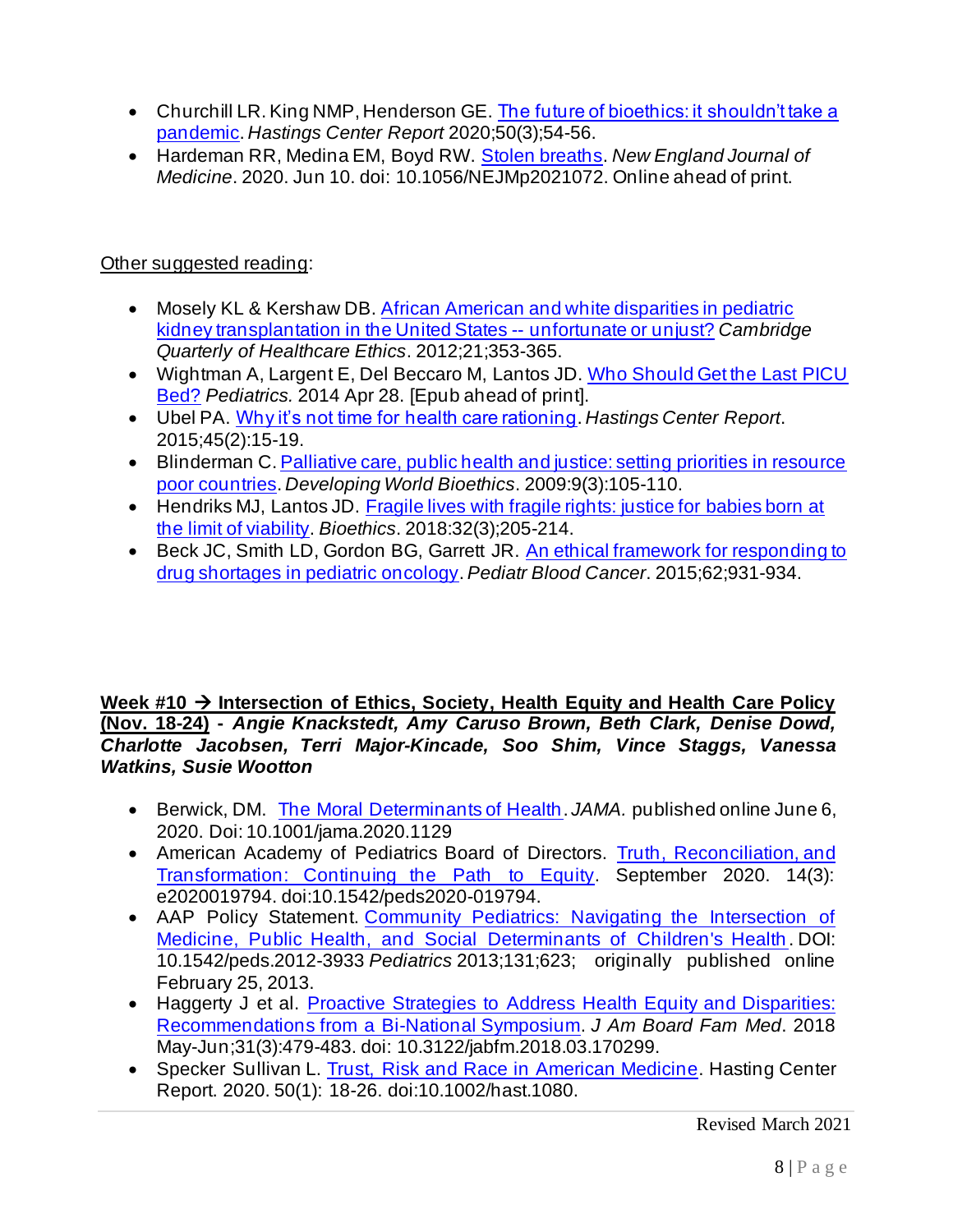- Mohottige D., Bouware L.E. Trust in American Medicine: A Call to Action for Health Care Professionals. Hasting Center Report. 2020. 50(1): 27-29. doi: 101002/hast.1081.
- Thornton, RL et al. Evaluating Strategies for reducing health disparities by addressing the social determinants of health. *Health Aff (Millwood).* 2016 Aug 1;35(8):1416-23. doi: 10.1377/hlthaff.2015.1357.
- TedMed Talk. Nadine Burke Harris: How childhood trauma affects health across a lifetime. September 12, 2014.

## Other suggested reading:

- Braveman P. What are health disparities and health equity? We need to be clear. *Public Health Rep*. 2014 Jan-Feb;129 Suppl 2:5-8.
- Braveman PA, Kumanyika S, Fielding J, Laveist T, Borrell LN, Manderscheid R, Troutman A. Health disparities and health equity: the issue is justice. *Am J Public Health*. 2011 Dec;101 Suppl 1:S149-55. doi: 10.2105/AJPH.2010.300062. Epub 2011 May 6.
- Frieden TR. Shattuck Lecture: The Future of Public Health. *N Engl J Med*. 2015 Oct 29;373(18):1748-54. doi: 10.1056/NEJMsa1511248.
- Hall M, Graffunder C, Metzler M. Policy Approaches to Advancing Health Equity. *J Public Health Manag Pract*. 2016 Jan-Feb;22 Suppl 1:S50-9. doi: 10.1097/PHH.0000000000000365.
- Ted2017. Raj Punjami: Illness is universal, but access to healthcare is not (video). April 2017.
- Srinivasan S, Williams SD. Transitioning from Health Disparities to a Health Equity Research Agenda: The Time Is Now. *Public Health Rep.* 2014 Jan-Feb. 129 (Suppl  $2)$ : 71 – 76.
- TedMed Talk. Rebecca Onie: What if our healthcare system kept us healthy (video). June 12, 2012.

# **Thanksgiving Break** → **Nov. 25 – Dec. 1**

## **Week #11** → **Ethics Consultation (Dec. 2-8) -** *Brian Carter, Jeremy Garrett, Angie Knackstedt, John Lantos*

- Bruce CR. Case study. Consultations across Languages. Commentary. *Hastings Cent Rep*. 2015 May-Jun;45(3):14.
- Førde R, Linja T. "It scares me to know that we might not have been there!": a qualitative study into the experiences of parents of seriously ill children participating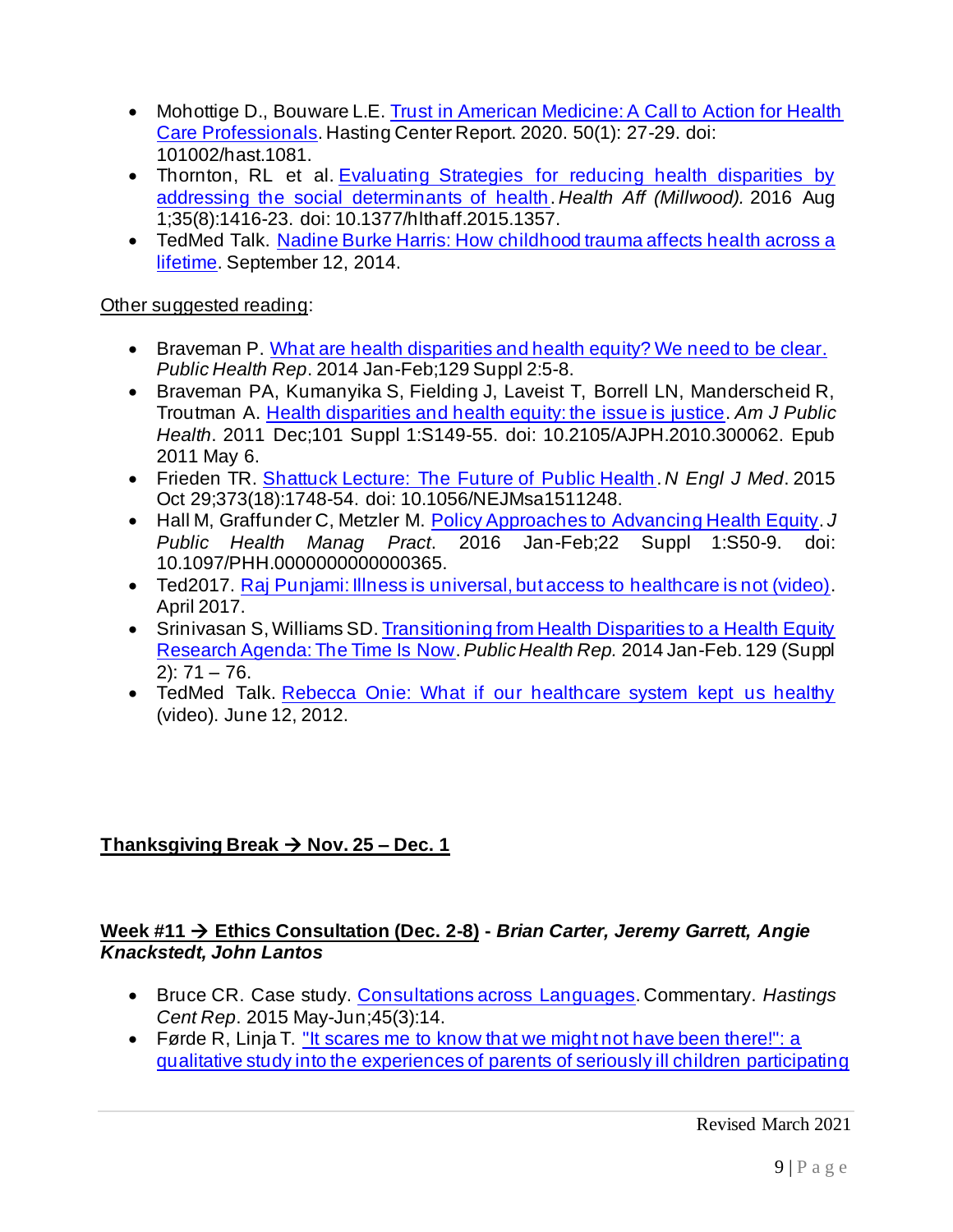in ethical case discussions. *BMC Med Ethics*. 2015 Jun 6;16:40. doi: 10.1186/s12910-015-0028-6.

- Pearlman RA, Foglia MB, Fox E, Cohen JH, Chanko BL, Berkowitz KA. Ethics Consultation Quality Assessment Tool: A Novel Method for Assessing the Quality of Ethics Case Consultations Based on Written Records. *Am J Bioeth*. 2016;16(3):3- 14. doi: 10.1080/15265161.2015.1134704.
- Tarzian AJ, Wocial LD; ASBH Clinical Ethics Consultation Affairs Committee. A code of ethics for health care ethics consultants: journey to the present and implications for the field. *Am J Bioeth*. 2015;15(5):38-51. doi: 10.1080/15265161.2015.1021966.

## *Review Reading Assigned from Opening Session:*

• Bruce CR, Smith ML, Tawose OM, Sharp RR. Practical quidance for charting ethics consultations. *HEC Forum*. 2014 Mar;26(1):79-93. doi: 10.1007/s10730-013-9228-y.

## **Week #12** → **Critical Analysis: Ethics Consultation (Dec. 9-15) -** *Brian Carter, Jeremy Garrett, Angie Knackstedt, John Lantos*

### **Week #13** →**International Medicine: Clinical and Research Realities (Dec. 16-22)** *John Lantos, Siri Berg, Austin Dalgo, Monica Hendricks, Azanna Kamar, Erwin Khoo, Sarosh Saleem*

- Berkowitz AL. A Piece of My Mind: All for One. *JAMA*. 2015 Oct 6;314(13):1341-2. doi: 10.1001/jama.2015.4888.
- Farmer, P. From "Marvelous Momentum" to Health Care for All. *Foreign Affairs.* Mar/Apr 2007, Vol 86 Issue 2. P 155-159. 5 p. (posted on CourseSites)
- Bradley S et al. Too few staff, too many patients: a qualitative study of the impact on obstetric care providers and on quality of care in Malawi. *BMC Pregnancy Childbirth*. 2015 Mar 21;15:65. doi: 10.1186/s12884-015-0492-5.
- Melby MK et al. Beyond Medical "Missions" to Impact-Driven Short-Term Experiences in Global Health (STEGHs): Ethical Principles to Optimize Community Benefit and Learner Experience. *Acad Med*. 2016 May;91(5):633-8. doi: 10.1097/ACM.000000000000100.

- Kavanagh, MM et al. Access to Lifesaving Medical Resources for African Countries: COVID-19 Testing and Response, Ethics, and Politics. *Lancet*. 2020 30 May-5 June; 395(10238): 1735–1738. Published online 2020 May 7. doi: 10.1016/S0140- 6736(20)31093-X.
- Kramer JB et al. Ethics in the Time of Coronavirus: Recommendations in the COVID-19 Pandemic. *J Am Coll Surg*. 2020 Jun; 230(6): 1114–1118. Published online 2020 Apr 9. doi: 10.1016/j.jamcollsurg.2020.04.004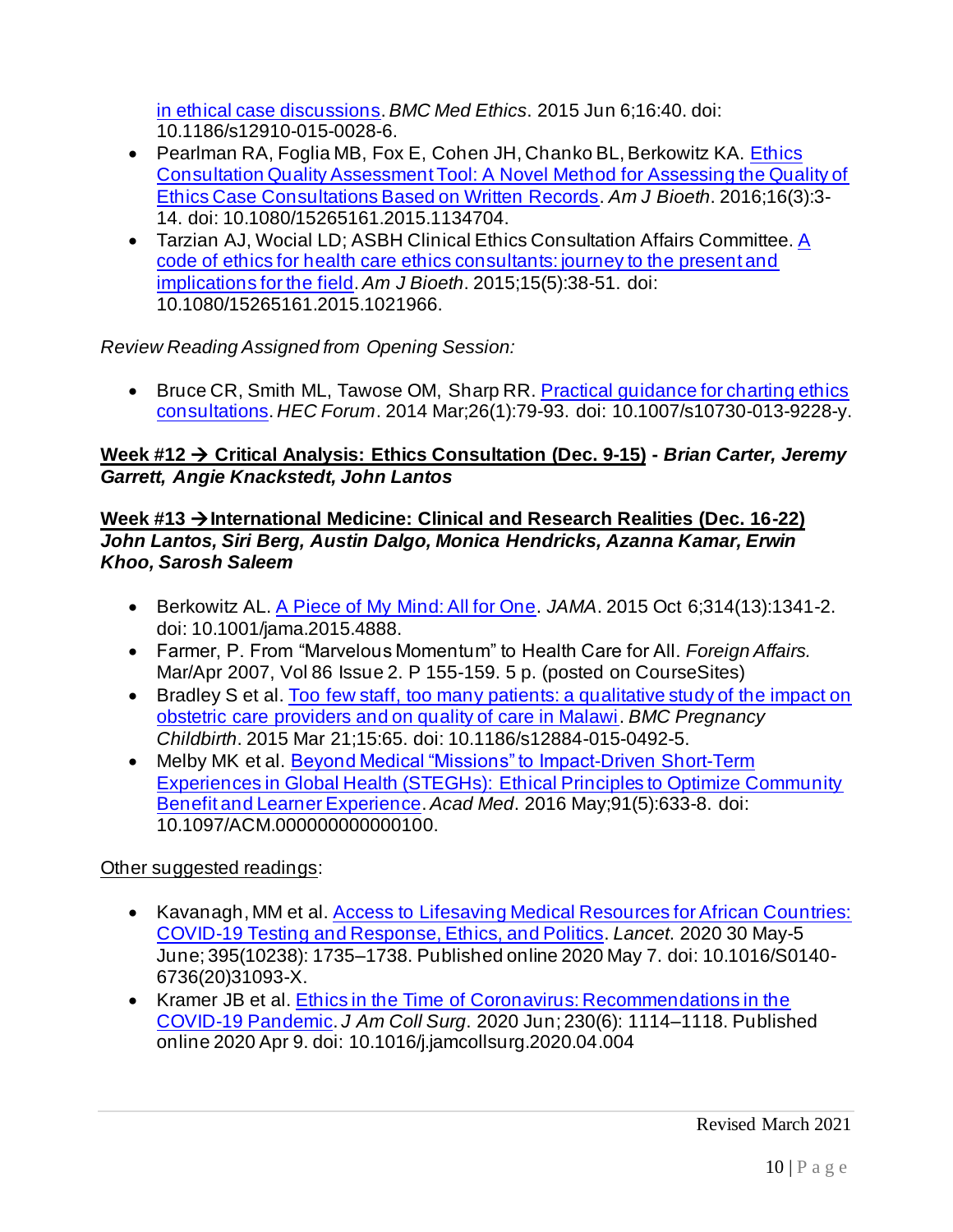- Blinderman C. Palliative care, public health and justice: setting priorities in resource poor countries. Dev World Bioeth. 2009 Dec;9(3):105-10. doi: 10.1111/j.1471- 8847.2009.00264.x. Epub 2009 Oct 7.
- Carnevale FA, Manjavidze I. Examining the complementarity of 'children's rights' and 'bioethics' moral frameworks in pediatric health care. *J Child Health Care*. 2015 Dec 10. pii: 1367493515605173. [Epub ahead of print]
- Almazeedi, H. What Money Can Buy. *Pulse Voices*. Friday, April 8, 2016.

## **Winter Break** → **Dec. 23 – Jan. 5**

#### **Second Semester/SPRING (Jan. 6 – May 8, 2021)**

# *Weeks 14-17: Critical Care & End of Life*

### *Short Stories Webinar → The Aquarium (Hemon) and People Like That Are the Only People Here (Moore) – January 6 9-10 a.m. via CourseSites - Core/Subject Faculty*

#### **Week #14** → **Brain Death, Minimal Consciousness, and Vegetative States (Jan. 6 - 12) -** *Brian Carter, John Lantos, Matt Mayer, Laura Miller-Smith, Dane Sommer*

- Shah SK, Truog RD, Miller FG. Death and legal fictions. *J Med Ethics*. 2011 Dec;37(12):719-22. doi: 10.1136/jme.2011.045385. Epub 2011 Aug 2.
- Gardiner D, Shemie S, Manara A, Opdam H. International perspective on the diagnosis of death. *Br J Anaesth*. 2012 Jan;108 Suppl 1:i14-28. doi: 10.1093/bja/aer397.
- Brugger EC. D. Alan Shewmon and the PCBE's White Paper on Brain Death: are brain-dead patients dead? *J Med Philos*. 2013 Apr;38(2):205-18. doi: 10.1093/jmp/jht009. Epub 2013 Mar 4.
- Magnus DC, Wilfond BS, Caplan AL. Accepting brain death. *N Engl J Med*. 2014 Mar 6;370(10):891-4. doi: 10.1056/NEJMp1400930. Epub 2014 Feb 5.
- Cole, D J. The reversibility of death. *J Med Ethic*s. 1992 Mar;18(1):26-30; discussion 31-3. doi: 10.1136/jme.18.1.26.
- Gligorov, N. Death and Irreversibility. *Camb Q Healthc Ethics*. 2020 Jul;29(3):334- 336. doi: 10.1017/S0963180120000043.

Other suggested reading:

- Gostin LO. Legal and ethical responsibilities following brain death: the McMath and Muñoz cases. *JAMA*. 2014 Mar 5;311(9):903-4. doi: 10.1001/jama.2014.660.
- Verheijde JL et al. Brain death, states of impaired consciousness, and physicianassisted death from end-of-life organ donation and transplantation. *Med Health*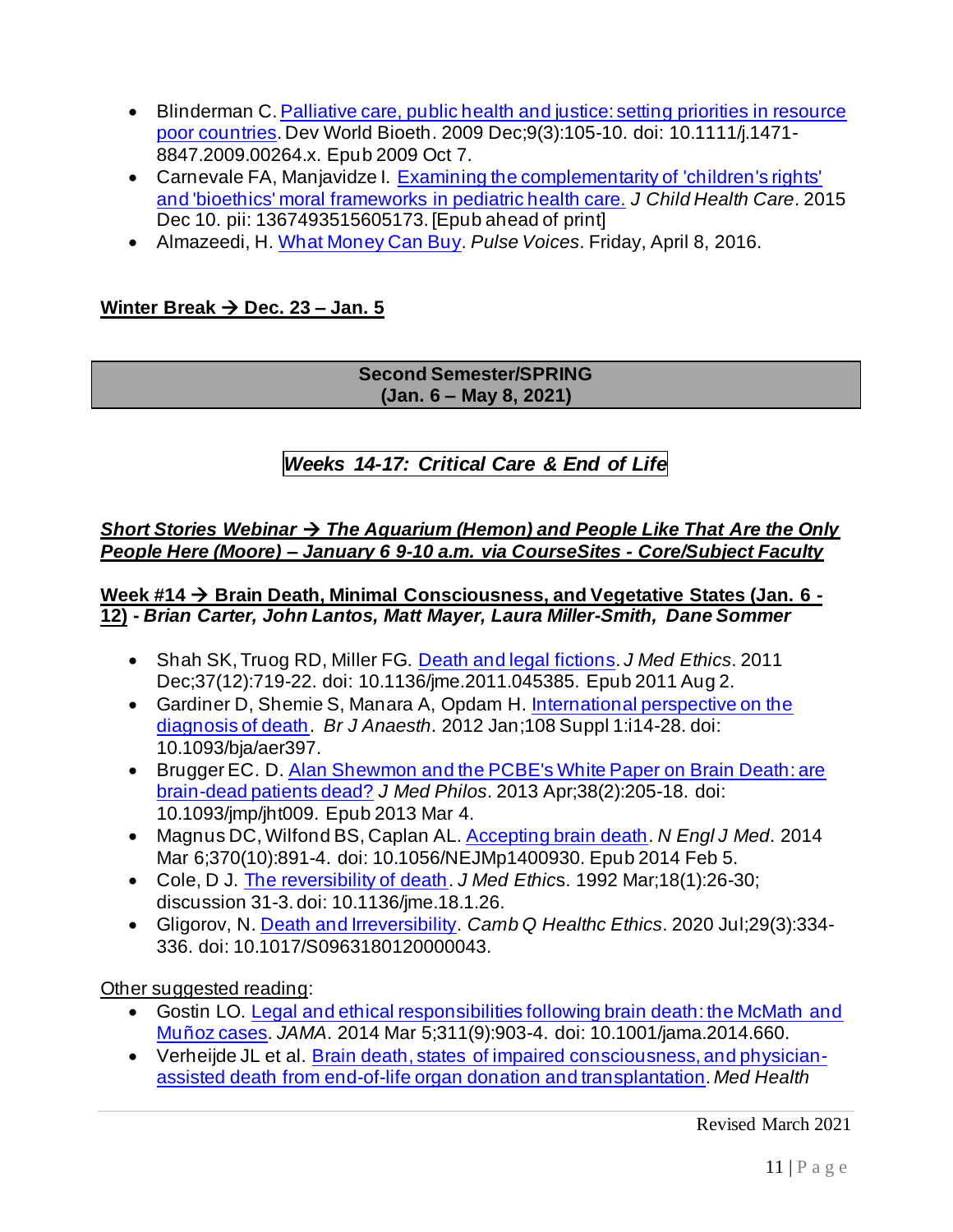*Care Philos*. 2009 Nov;12(4):409-21. doi: 10.1007/s11019-009-9204-0. Epub 2009 May 13.

- Bernat JL. A defense of the whole brain concept of brain death. *Hastings Cent Rep*. 1998 Mar-Apr;28(2):14-23.
- Bernat JL. The whole-brain concept of death remains optimum public policy. *J Law Med Ethics*. 2006 Spring;34(1):35-43, 3.
- Rachel Aviv. What Does It Mean to Die? *The New Yorker*. February 5, 2018.
- Truog RD. Defining Death-Making Sense of the Case of Jahi McMath. *JAMA*. 2018 May 8;319(18):1859-1860. doi: 10.1001/jama.2018.3441.
- Craig Klugman: The Fine Line Between the Living and the Dead. Bioethics.net. posted 1/20/2018.

### **Week #15** → **Futility (Jan. 13-19) -** *Brian Carter, John Lantos, Jenni Linebarger, Laura Miller-Smith, Stacy Smith, Dane Sommer, Ian Wolfe*

- Miller-Smith, Laura, Finnsdóttir Wagner, Ásdís, Lantos, John D. Chapter 6 Intractable Disagreements About Futility in the PICU. In: Bioethics in the Pediatric ICU: Ethical Dilemmas Encountered in the Care of Critically Ill Children. International Library of Ethics, Law, and the New Medicine. Springer. 1st ed. 2019, VII, 164 p. 1 illus.(posted on CourseSites)
- Fine RL. Point: the Texas Advance Directive. *Chest.* 2009;136(4):963-967. doi:10.1378/chest.09-1267.
- Truog RD. Counterpoint: the Texas Advance Directive Act Is Ethically Flawed. *Chest.* 2009;136(4):968-971. doi:10.1378/chest.09-1269.
- Haward MF, Moore GP, Lantos J, Janvier A. Paediatric ethical issues during the COVID-19 pandemic are not just about ventilator triage. *Acta Paediatr.* 2020;00:1– 3.
- J Sankar, N Dhochak, SK Kabra, R Lodha. COVID-19 in Children: Clinical Approach and Management. *Indian J Pediatr*. 2020 Apr 27: 1–10. doi: 10.1007/s12098-020- 03292-1 [Epub ahead of print]

- Frader J, Kodish E, Lantos JD. Ethics rounds. Symbolic resuscitation, medical futility, and parental rights. *Pediatrics*. 2010 Oct;126(4):769-72. doi: 10.1542/peds.2010-1379. Epub 2010 Sep 13.
- Mercurio MR et al. Unilateral pediatric "do not attempt resuscitation" orders: the pros, the cons, and a proposed approach. *Pediatrics*. 2014 Feb;133 Suppl 1:S37- 43. doi: 10.1542/peds.2013-3608G.
- Courtwright A. Who is "Too Sick to Benefit"? *Hastings Cent Rep.* 2012 Jul-Aug;42(4):41-7. doi: 10.1002/hast.51.
- Schneiderman LJ. Defining Medical Futility and Improving Medical Care. *J Bioeth Inq.* 2011 Jun;8(2):123-131. Epub 2011 Mar 20.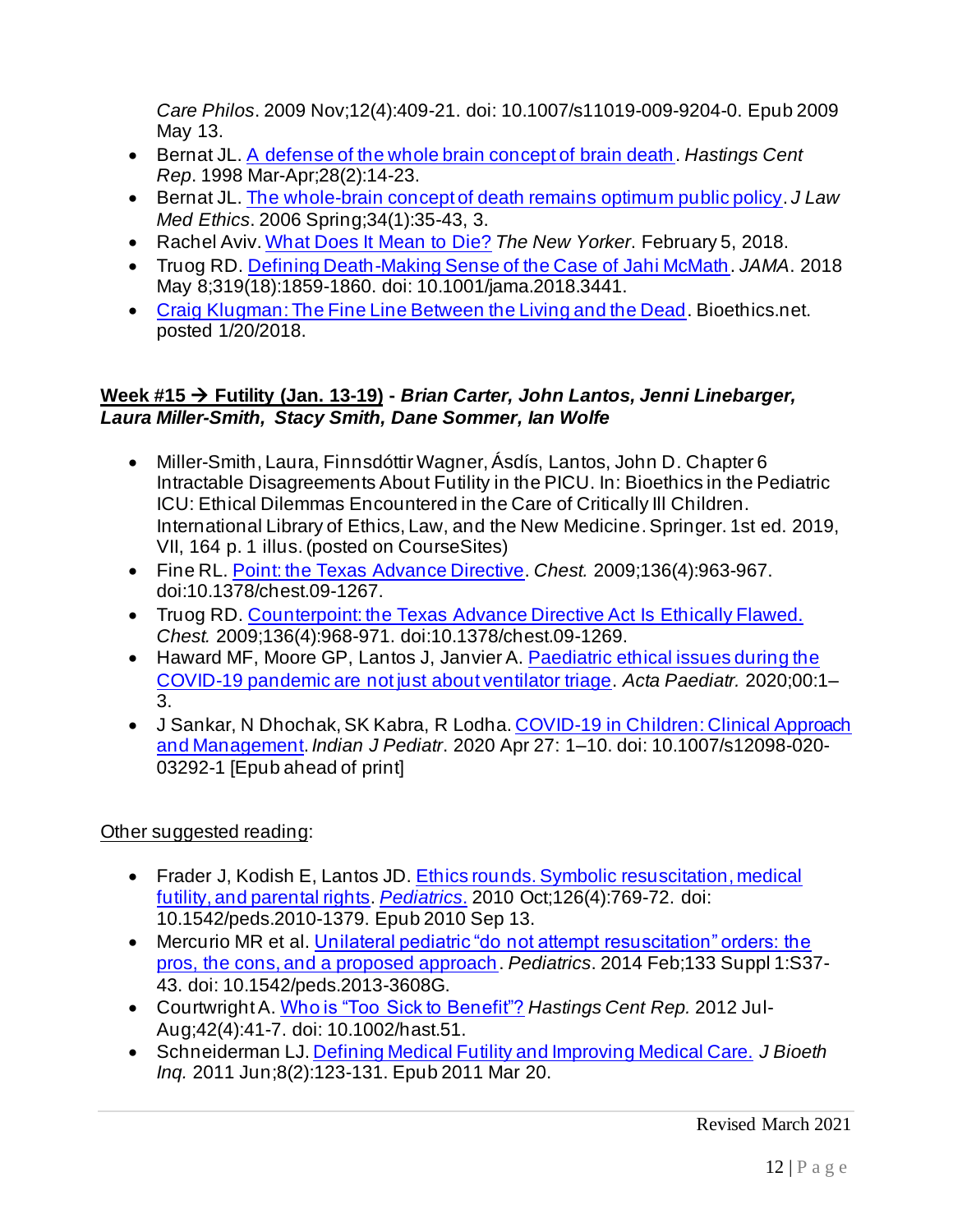• White DB, Pope TM. The courts, futility, and the ends of medicine. *JAMA.* 2012 Jan 11;307(2):151-2. doi: 10.1001/jama.2011.1990.

### **Week #16** → **Palliative Care (Jan. 20-26) -** *Brian Carter, Beth Condley, Austin Dalgo, Jenni Linebarger, Stacy Smith, Erin Thomasma, Jasmine Williams*

- Feudtner C et al. Parental hopeful patterns of thinking, emotions, and pediatric palliative care decision making.*Arch Pediatr Adolesc Med*. 2010 Sep;164(9):831-9. doi: 10.1001/archpediatrics.2010.146.
- Rushton CH. Ethics and Palliative Care in Pediatrics. *Am J Nurs*. 2004 Apr;104(4):54-63; quiz 63-4.
- Humikowski CA. Confession.*Arch Pediatr Adolesc Med*. 2012 Jul 1;166(7):593-4. doi: 10.1001/archpediatrics.2012.28.
- Gillis J. "We Want Everything Done".*Arch Dis Child*. 2008 Mar;93(3):192-3. doi: 10.1136/adc.2007.120568.
- JonesBL, Contro N, Koch KD. The Duty of the Physician to Care for the Family in Pediatric Palliative Care: Context, Communication, and Caring. *Pediatrics*. 2014 Feb;133 Suppl 1:S8-15. doi: 10.1542/peds.2013-3608C.
- Evans AM, Jonas M, Lantos J. Pediatric Palliative Care in a Pandemic: Role Obligations, Moral Distress, and the Care You Can Give. *Pediatrics*. 2020;146(1):e20201163. DOI: https://doi.org/10.1542/peds.2020-1163

Other suggested reading:

- Marty CM, Carter BS. Ethics and palliative care in the perinatal world. *Semin Fetal Neonatal Med*. 2018 Feb;23(1):35-38. doi: 10.1016/j.siny.2017.09.001. Epub 2017 Sep 13.
- Hill DL, Nathanson PG, Fenderson RM, Carroll KW, Feudtner C. Parental Concordance Regarding Problems and Hopes for Seriously Ill Children: A Two-Year Cohort Study. *J Pain Symptom Manage*. 2017 May;53(5):911-918. doi: 10.1016/j.jpainsymman.2016.11.007. Epub 2017 Jan 3.
- Feudtner et al. Pediatric Palliative Care Patients: a Prospective Multicenter Cohort Study. *Pediatrics*. 2011 Jun;127(6):1094-101. doi: 10.1542/peds.2010-3225. Epub 2011 May 9.
- Feudtner. The Breadth of Hopes. *N Engl J Med*. 2009 Dec 10;361(24):2306-7. doi: 10.1056/NEJMp0906516.
- Bluebond-Langer M et al. "I want to live, until I don't want to live anymore": Involving Children with Life-Threatening and Life-Shortening Illnesses in Decision Making About Care and Treatment. *Nurs Clin North Am*. 2010 Sep;45(3):329-43. doi: 10.1016/j.cnur.2010.03.004.
- Diekema DS, Botkin JR. AAP Committee on Bioethics. Policy statement: Forgoing medically provided nutrition and hydration in children. *Pediatrics.* Vol. 124 No. 2 August 1, 2009 pp. 813 -822 (doi: 10.1542/peds.2009-1299).
- Section on Hospice and Palliative Medicine and Committee on Hospital Care. Pediatric Palliative Care and Hospice Care Commitments, Guidelines, and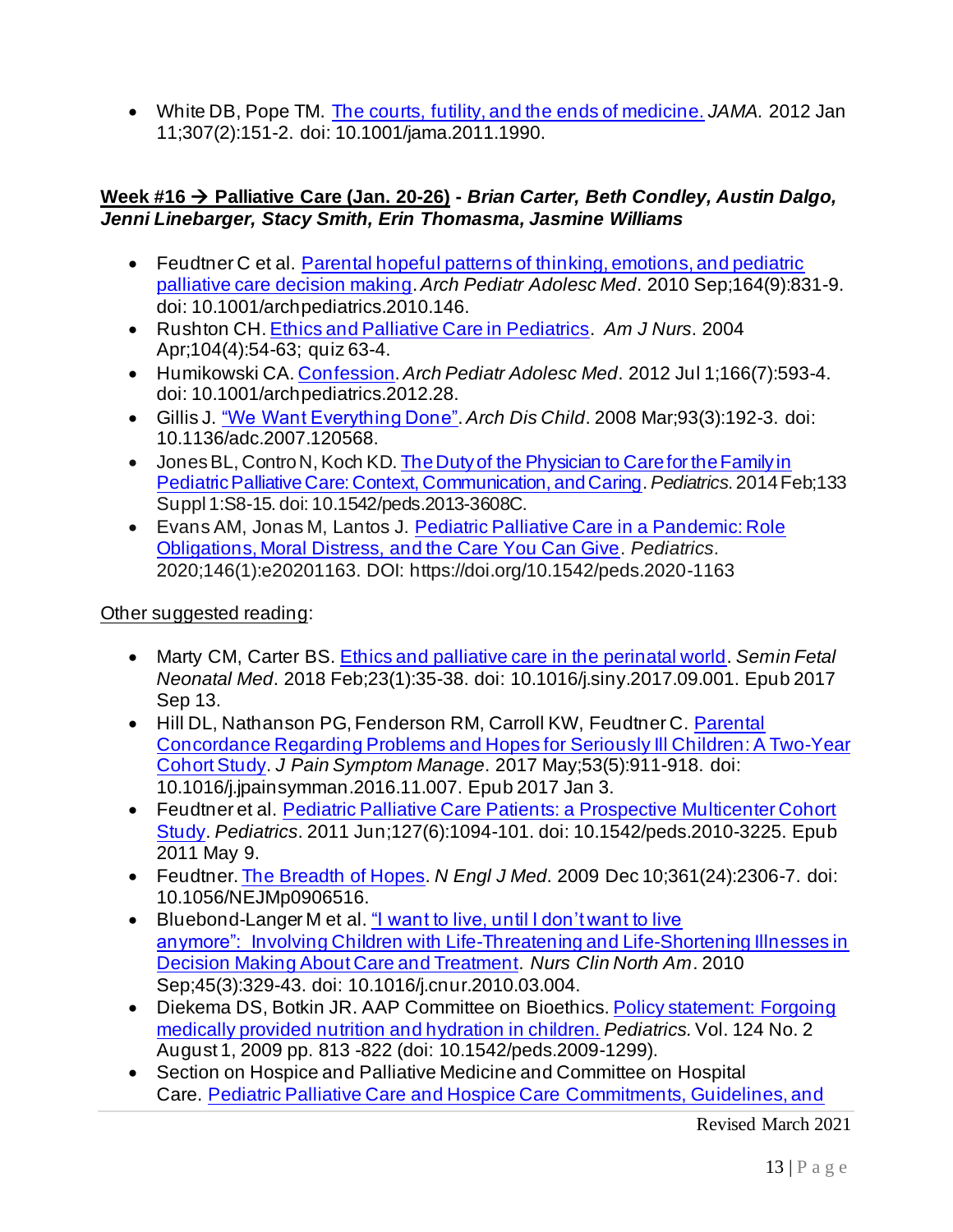Recommendations.*Pediatrics.* 2013;132;966; originally published online October 28, 2013; DOI: 10.1542/peds.2013-2731.

• Kathryn L. Weise, Alexander L. Okun, Brian S. Carter, Cindy W. Christian, Committee on Bioethics, Section on Hospice and Palliative Medicine, Committee on Child Abuse and Neglect. American Academy of Pediatrics. Guidance on Forgoing Life-Sustaining Medical Treatment. *American Academy of Pediatrics Policy Statement*. August 2017.

### **Week #17** → **Pediatric Organ Donations and Transplants (Jan. 27 – Feb. 2) -** *John Lantos, Michael Deem, Laura Miller-Smith, Doug Myers, Charlotte Smardo, Dane Sommer*

- AAP Policy Statement: Pediatric Organ Donation and Transplantation. *Pediatrics.* 2010;125;822; originally published online March 29, 2010. DOI: 10.1542/peds.2010- 0081.
- AAP Clinical Report: Minors as Living Solid-Organ Donors.*Pediatrics*. 2008;122;454 DOI: 10.1542/peds.2008-1525.
- Workman JK, Myrick CW, Meyers RL, Bratton SL, Nakagawa TA. Pediatric organ donation and transplantation.*Pediatrics.* 2013 Jun;131(6):e1723-30. doi: 10.1542/peds.2012-3992. Epub 2013 May 20.
- Bernat JL. Life or Death for the Dead-Donor Rule? *N Engl J Med*. 2013 Oct 3;369(14):1289-1291.
- Truog RD, Miller FG, Halpern SD. The Dead-Donor Rule and the Future of Organ Donation. *N Engl J Med*. 2013 Oct 3;369(14):1287-1289.
- Darlington A-S, Long-Sutehall T, Randall D, et al. Parents' experiences of requests for organ and tissue donation: the value of asking. *Arch Dis Child.* 2019;104:837– 843.

Other suggested reading:

- Ross LF. An ethical and policy analysis of elective transplantation for metabolic conditions diagnosed by newborn screening. *J Pediatr*. 2010 Jan;156(1):139-44. doi: 10.1016/j.jpeds.2009.06.067.
- Hippen BE, Thistlethwaite JR, Ross LF. Risk, prognosis, and unintended consequences in kidney allocation. *N Engl J Med*. 2011 Apr 7;364(14):1285-7. doi: 10.1056/NEJMp1102583. Epub 2011 Mar 16.
- Bendorf A, et al. Intimacy or utility? Organ donation and the choice between palliation and ventilation. *Critical Care.* 2013, 17:316.
- Ziegler A. Donation After Circulatory Death Determination (DCDD): Social Work Code of Ethics Promotes Social Work Involvement. 2013. (posted on CourseSites)

# *Weeks 18-21: Special Issues in Pediatrics*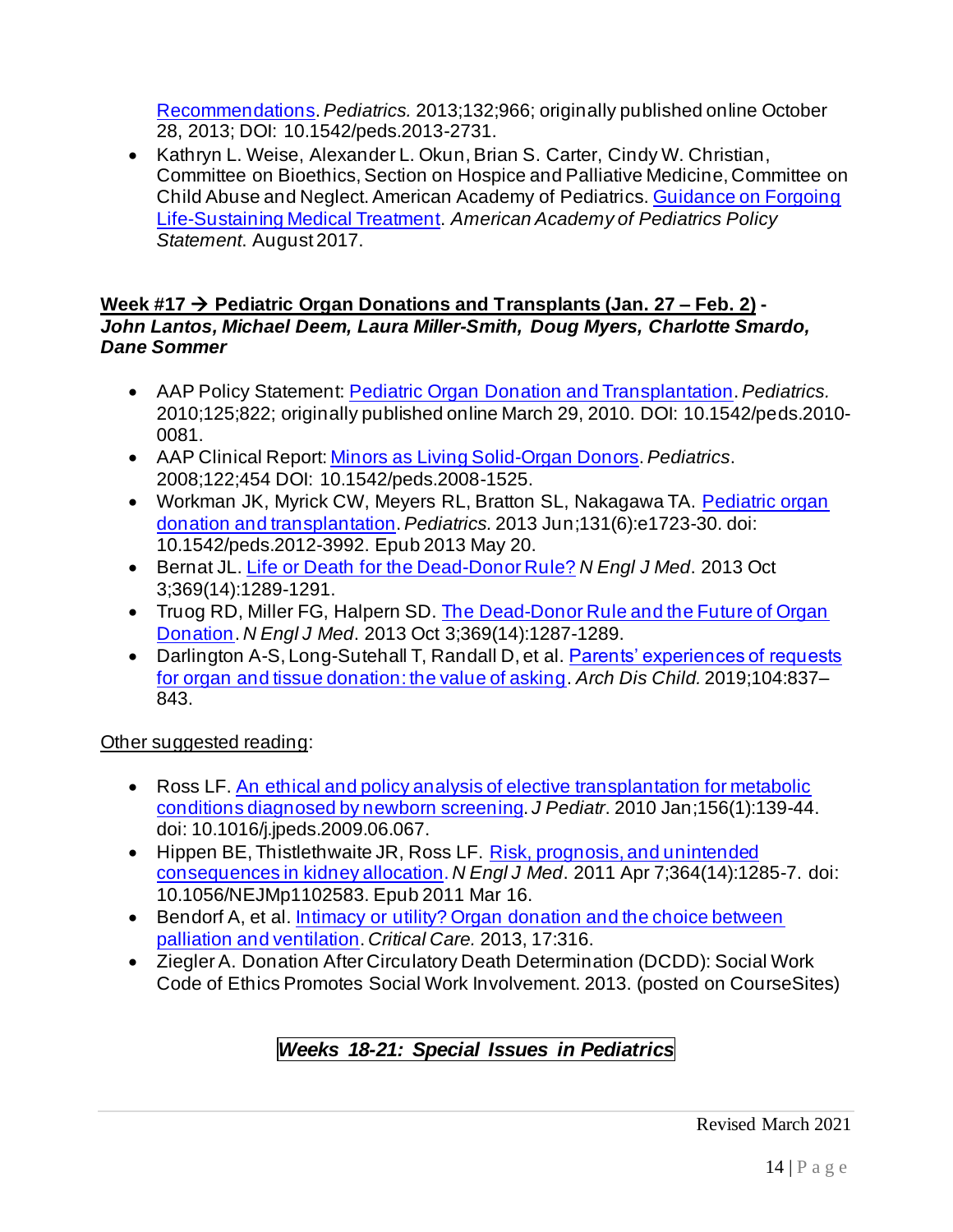#### **Weeks #18** → **Adolescents and Health Care (Feb. 3-9) -** *Angie Knackstedt, Beth Clark, Laurie Hornberger, DeeJo Miller, Brenda Rogers, Cathy Shubkin, Stacy Smith*

- Davies J, Willsher M. Professional boundaries when working with adolescents. *Br J Nurs*. 2012 Sep 27-Oct 10;21(17):S23-4, S27-8, S30.
- Gootens-Wiegers et al. Medical decision-making in Children and Adolescents: Developmental and Neuroscientific Aspects. *BMC Pediatr.* 2017 May 8;17(1):120. doi: 10.1186/s12887-017-0869-x.
- Palmer, M et al. Understanding and Supporting Grieving Adolescents.*Pediatric Nursing*. 2016. 42(6): 275-281.
- Piker A. Balancing liberation and protection: A moderate approach to adolescent health care decision-making. *Bioethics*. 2011 May;25(4):202-8. doi: 10.1111/j.1467- 8519.2009.01754.x.
- Michaud PA et al. Assessing an Adolescent's Capacity for Autonomous Decision-Making in Clinical Care. *J Adolesc Health*. 2015 Oct;57(4):361-6. doi: 10.1016/j.jadohealth.2015.06.012. Epub 2015 Aug 15.
- Salter EK. Conflating Capacity & Authority: Why We're Asking the Wrong Question in the Adolescent Decision-Making Debate. *Hastings Cent Rep*. 2017 Jan;47(1):32- 41. doi: 10.1002/hast.666.
- Tate T, Goldberg A, Wightman A, Warady BA, Lantos JD. Controversy About Dialysis for an Adolescent. *Pediatrics*. 2017 Jul;140(1). pii: e20170327. doi: 10.1542/peds.2017-0327. Epub 2017 Jun 16.

Other suggested reading/resources:

- Canadian Paediatric Society. Treatment decisions regarding infants, children and adolescents. *Paediatr Child Health*. 2004 Feb;9(2):99-114.
- Cherry MJ. Ignoring the data and endangering children: Why the mature minor standard for medical decision making must be abandoned. *Journal of Medicine and Philosophy*. 2013;38:315-331.
- Coleman DL, Rosoff PM. The legal authority of mature minors to consent to general medical treatment. *Pediatrics*. 2013 Apr;131(4):786-93. doi: 10.1542/peds.2012- 2470. Epub 2013 Mar 25.
- Ted Global. Sarah Jayne Blakemore: The mysterious workings of the adolescent brain (video). June 2012.
- Liu C, Cox RB Jr, Washburn IJ, Croff JM, Crethar HC. The Effects of Requiring Parental Consent for Research on Adolescents' Risk Behaviors: A Meta-analysis. *J Adolesc Health*. 2017 Jul;61(1):45-52. doi: 10.1016/j.jadohealth.2017.01.015. Epub 2017 Mar 28.
- Steinberg L. Does recent research on adolescent brain development inform the mature minor doctrine. *Journal of Medicine and Philosophy*. 2013;38:256-67.
- Ruhe KM et al. Decision-making capacity of children and adolescents suggestions for advancing the concept's implementation in pediatric healthcare. *Eur J Pediatr*. 2015 Jun; 174(6):775 -782. doi: 101007/s00431-014-2462-8. Epub 2014 Nov.27.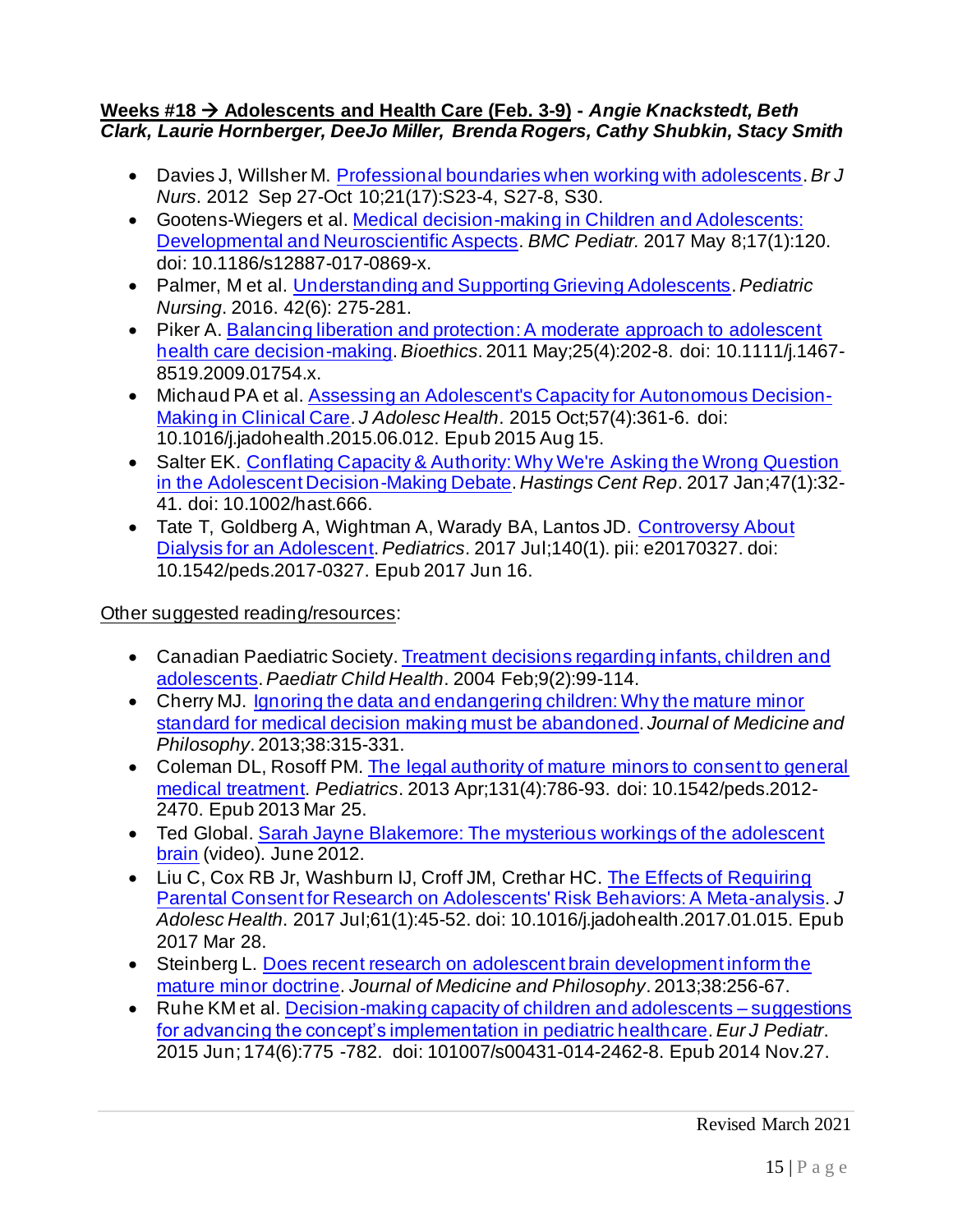- Hill BJ. Medical decision making by and on behalf of adolescents: Reconsidering First Principles. *Journal of Health Care Law & Policy*, Vol. 15, 2012; Case Legal Studies Research Paper No. 2012-10.
- Barina R, Bishop JP. Maturing the minor, marginalizing the family: On the social construction of the mature minor. *Journal of Medicine and Philosophy*. 2013;38:300- 314.

## **Week #19**→ **Reproductive and Fetal Medicine (Feb. 10-16) -** *Brian Carter, Jennifer Gannon, Jennifer Kussman, Meghan Strenk*

- de Melo-Martin I, Rosenwaks Z. Searching for the perfect child. *Fertil Steril.* 2015 Feb;103(2):342-3. doi: 10.1016/j.fertnstert.2014.12.097.
- Brown SD, Donelan K, Martins Y, et al. Differing attitudes toward fetal care by pediatric and maternal-fetal medicine specialists. *Pediatrics*. 2012 Dec;130(6):e1534-40. doi: 10.1542/peds.2012-1352. Epub 2012 Nov 5.
- Lyerly AD, Mitchell LM, Armstrong EM, Harris LH, Kukla R, Kuppermann M, Little MO. Risk and the pregnant body. *Hastings Cent Rep*. 2009 Nov-Dec;39(6):34-42.
- Jankowski J, Burcher P. Home birth of infants with congenital anomalies: a case study of ethical analysis of care providers' obligations. *J Clin Ethics*. 2015 Spring;26(1):27-35.
- Cheney M. Of missing voices and the obstetric imaginary: commentary on Jankowski and Burcher. *J Clin Ethics*. 2015 Spring;26(1):36-9.
- Partridge EA, Davey MG, Hornick MA, Flake AW. An EXTrauterine environment for neonatal development: EXTENDING fetal physiology beyond the womb. *Seminars in Fetal and Neonatal Medicine*. 2017-12-01, Volume 22, Issue 6, Pages 404-409

- Chervenak FA, McCullough LB, Skupski D, Chasen ST: Ethical issues in the management of pregnancies complicated by fetal anomalies. *Obstet Gynecol Surv*. 2003 Jul;58(7):473-83.
- Black BP. Truth telling and severe fetal diagnosis: a virtue ethics perspective. *J Perinat Neonatal Nurs*. 2011 Jan-Mar;25(1):13-20. doi: 10.1097/JPN.0b013e318201edff.
- Tan ML. Fetal discourses and the politics of the womb. *Reprod Health Matters*. 2004 Nov;12(24 Suppl):157-66.
- Hartmann KE, McPheeters ML, Chescheir NC, et al. Evidence to inform decisions about maternal–fetal surgery: technical brief. *Obstet Gynecol*. 2011 May;117(5):1191-204. doi: 10.1097/AOG.0b013e318216151d.
- McMann CL, Carter BS, Lantos JD. Ethical issues in fetal diagnosis and treatment. *Am J Perinatol*. 2014 Aug;31(7):637-44. doi: 10.1055/s-0033-1364190. Epub 2014 Feb 10. Review.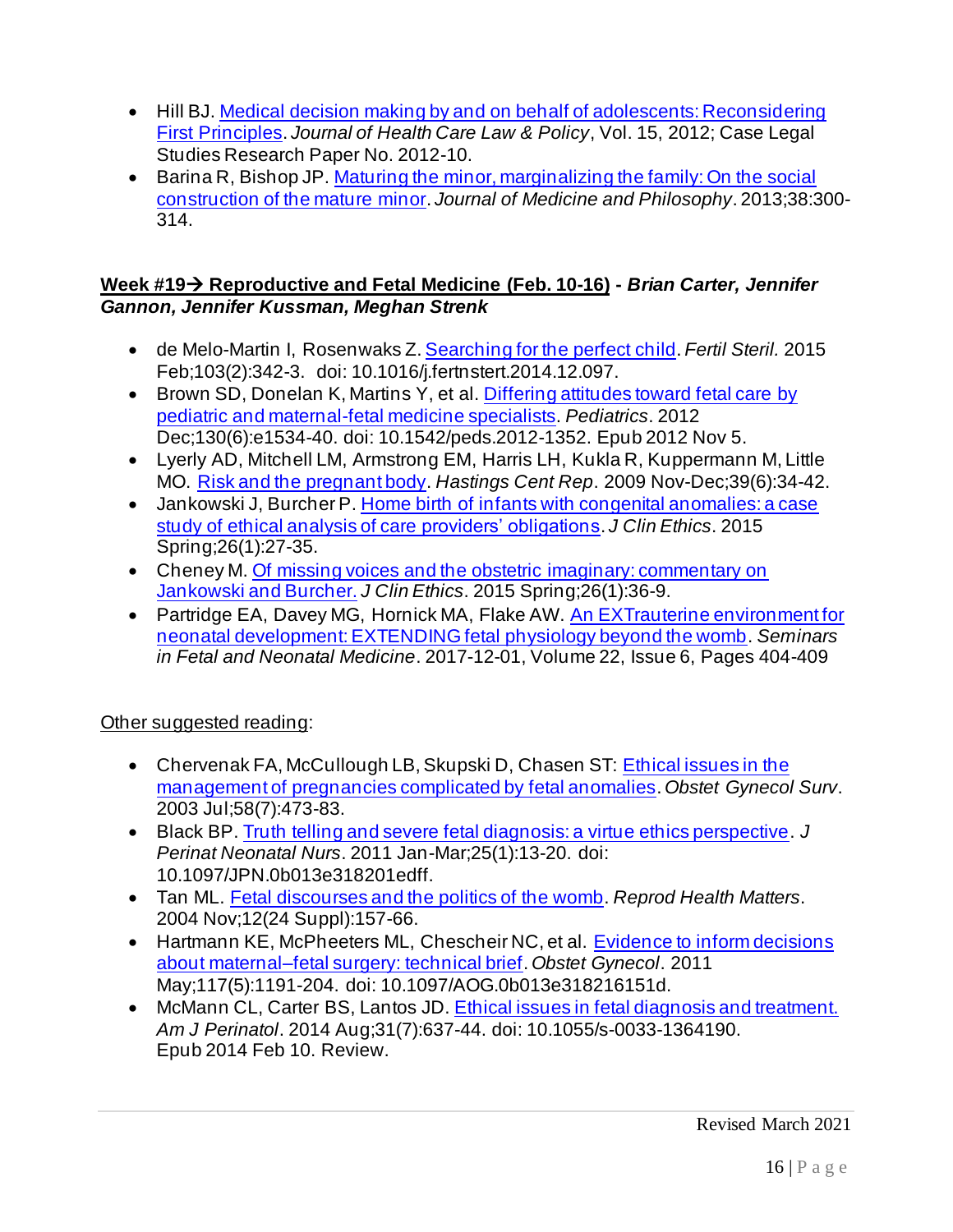- Rick Lewis, PhD. Healthy Infant Born After 'Three-Parent' Mitochondrial Intervention. Sept. 28, 2016. Retrieved from www.medscape.com in October, 2016. (posted on CourseSites)
- Nuffield Bioethics. Novel techniques for the prevention of mitochondrial DNA disorders: an ethical review. June 2012.
- Mitalipov S, Wolf DP. Clinical and ethical implications of mitochondrial gene transfer. *Trends Endocrinol Metab*. 2014 Jan;25(1):5-7. doi: 10.1016/j.tem.2013.09.001.
- Moraes CT et al. Manipulating mitochondrial genomes in the clinic: playing by different rules. *Trends Cell Biol*. 2014 Apr;24(4):209-11. doi: 10.1016/j.tcb.2014.02.002.

## **Week #20** → **Child Abuse and Neglect (Feb. 17-23) -** *John Lantos, Larissa Hines, Hank Puls, Erin Thomasma, Andrea Vandeven*

- Hymel KP; Committee on Child Abuse and Neglect. When is lack of supervision neglect? *Pediatrics*. 2006 Sep;118(3):1296-8.
- Deutsch SA. A struggle for certainty--protecting the vulnerable. *N Engl J Med*. 2015 Feb 5;372(6):506-7. doi: 10.1056/NEJMp1409627.
- Alessandri AJ. Parents know best: or do they? Treatment refusals in paediatric oncology. *J Paediatr Child Health*. 2011 Sep;47(9):628-31. doi: 10.1111/j.1440- 1754.2011.02170.x.
- Raz M. Unintended Consequences of Expanded Mandatory Reporting Laws. *Pediatrics*. 2017 Apr;139(4). pii: e20163511. doi: 10.1542/peds.2016-3511. Epub 2017 Mar 14.
- Ledbetter, E. Intervention/Prevention of Child Maltreatment: Chapter 8: The ethical approach to intervention/prevention of child maltreatment. pgs. 215-227. (posted on CourseSites)

Other suggested reading:

- Albert DM, Blanchard JW, Knox BL. Ensuring appropriate expert testimony for cases involving the "shaken baby". *JAMA*. 2012 Jul 4;308(1):39-40. doi: 10.1001/jama.2012.6763.
- Levi BH, Portwood SG. Reasonable suspicion of child abuse: finding a common language. *J Law Med Ethics*. 2011 Spring;39(1):62-9. doi: 10.1111/j.1748- 720X.2011.00550.x.
- Kim SC, Gostin LO, Cole TB. Child abuse reporting: rethinking child protection. *JAMA*. 2012 Jul 4;308(1):37-8. doi: 10.1001/jama.2012.6414.
- Cenziper, D. Shaken science: A disputed diagnosis imprisons parents. *The Washington Post*. Mar 20, 2015.
- Greeley CS. Abusive head trauma: a review of the evidence base. *AJR Am J Roentgenol*. 2015 May;204(5):967-73. doi: 10.2214/AJR.14.14191.
- Thomas, AJ et al. No Child Left Alone: Moral Judgments about Parents Affect Estimates of Risk to Children. *Collabora*. 2016;2(1):10,1-4.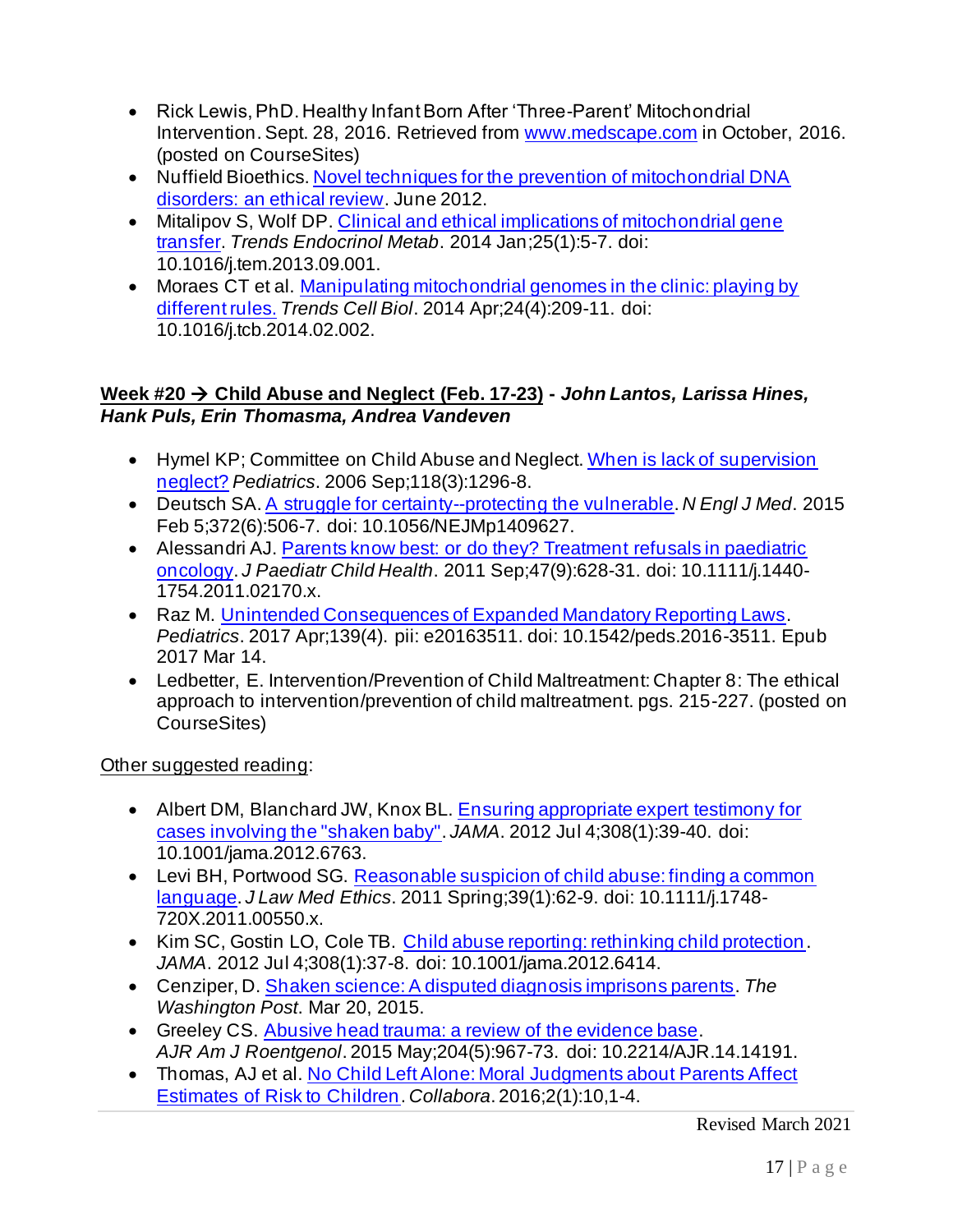- Ellingson CC, Livingston JS, Fanaroff JM. End-of-life decisions in abusive head trauma. *Pediatrics*. 2012 Mar;129(3):541-7. doi: 10.1542/peds.2011-1988. Epub 2012 Feb 6.
- Diekema DS. Parental refusals of medical treatment: the harm principle as threshold for state. *Theor Med Bioeth*. 2004;25(4):243-64.
- Calhoun, Ada. The Criminalization of Bad Mothers. *New York Times*. April 25, 2012.
- Bergman AB. Child protective services has outlived its usefulness. *Arch Pediatr Adolesc Med*. 2010 Oct;164(10):978-9. doi: 10.1001/archpediatrics.2010.175.
- Carbone J. Legal applications of the "best interest of the child" standard: judicial rationalization or a measure of institutional competence? *Pediatrics*. 2014 Oct;134 Suppl 2:S111-20. doi: 10.1542/peds.2014-1394G.
- Webb E, Moynihan S. An ethical approach to resolving value conflicts in child protection. *Arch Dis Child.* 2010 Jan;95(1):55-8. doi: 10.1136/adc.2009.158667. Epub 2009 Jun 15.

## **Week #21** → **Complex Pediatric Care (Feb. 24 – Mar. 2) -** *Brian Carter, Angie Knackstedt, Dyane Bunnell, Beth Condley, Gary Lerner, Glen Medellin, DeeJo Miller, Charlotte Smardo*

- Carosella A, Snyder A, Ward E. What Parents of Children With Complex Medical Conditions Want Their Child's Physicians to Understand. *JAMA Pediatr*. 2018 Apr 1;172(4):315-316. doi: 10.1001/jamapediatrics.2017.3931.
- Elias ER,Murphy NA; Council on Children with Disabilities. Home care of children and youth with complex health care needs and technology. *Pediatrics*. 2012 May;129(5):996-1005. doi: 10.1542/peds.2012-0606. Epub 2012 Apr 30.
- Fuedtner C, Schall T, Nathanson P, Berry J. Ethical Framework for Risk Stratification and Migtiation Programs for Children With Medical Complexity. *Pediatrics.* 2018 Mar;141(Suppl 3):S250-S258. doi: 10.1542/peds.2017-1284J.
- Rosenbaum P et al (ed). *Principles and Cases in Neurodisability:* A Parent's Perspective on Everyday Ethics. (Chap. 1). Pages 7-16. 2016. (posted on CourseSites)
- Rule ARL. I Am That Parent. *2018 Feb 6;319(5):445. doi: 10.1001/jama.2017.21048.*
- Wilfond BS. Tracheostomies and assisted ventilation in children with profound disabilities: navigating family and professional values. *Pediatrics*. 2014 Feb;133 Suppl 1:S44-9. doi: 10.1542/peds.2013-3608H.

- Thomson J et al. Financial and social hardships in families of children with medical complexity. *J Pediatr*. 2016 May;172:187-193.e1. doi: 10.1016/j.jpeds.2016.01.049. Epub 2016 Feb 17.
- Gillis J, Tobin B. How certain are you, doctor. *Pediatr Crit Care Med.* 2011. Jan;12(1):71-2. doi: 10.1097/PCC.0b013e3181e2a4cd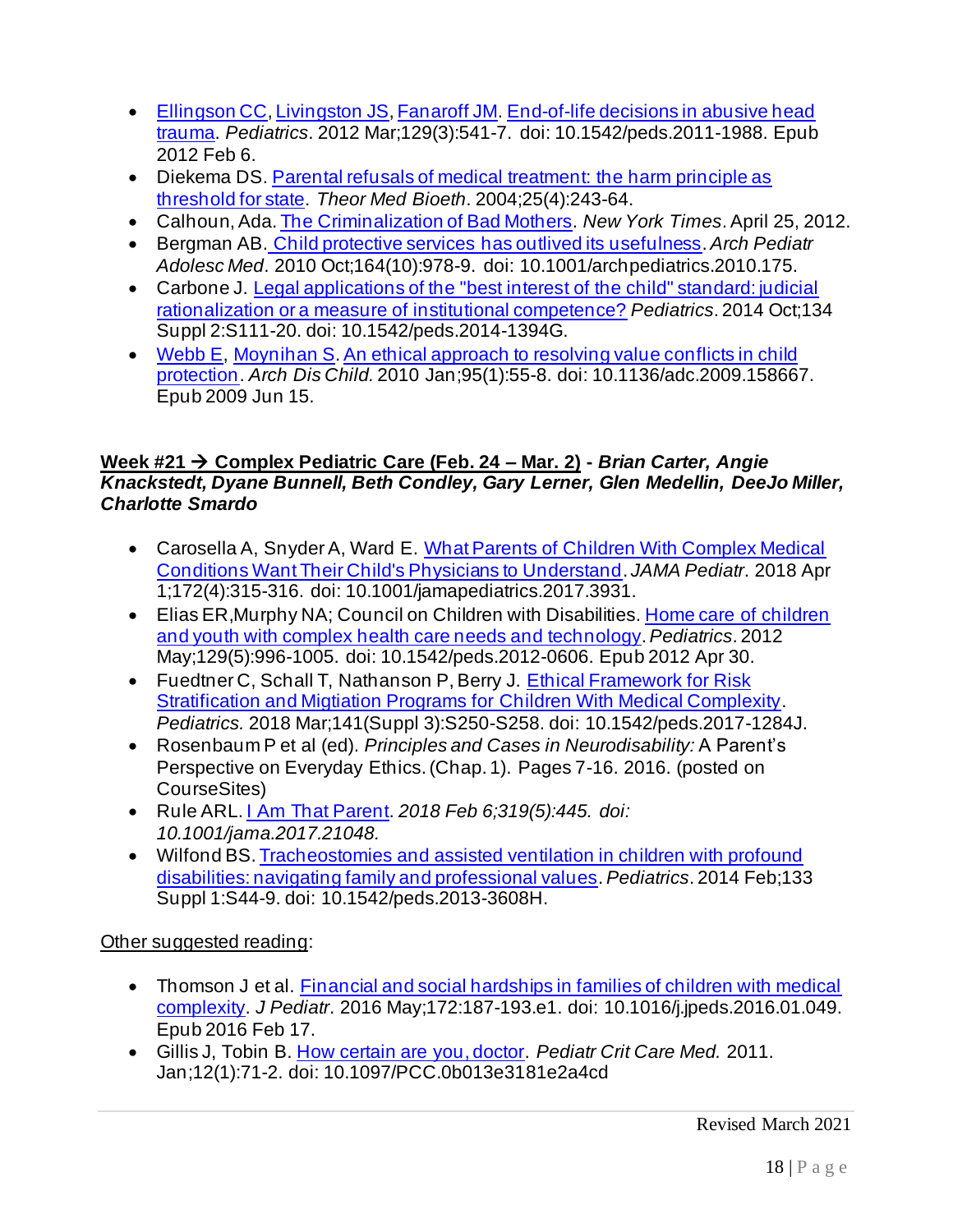- Heaton J et al. Families' experiences of caring for technology-dependent children: a temporal perspective. *Health Soc Care Community*. 2005 Sep;13(5):441-50.
- Hofmann B. Is there a technological imperative in health care? *Int J Technol Assess Health Care*. 2002 Summer;18(3):675-89.
- Mack JW, Joffe S. Communicating about prognosis: ethical responsibilities of pediatricians and parents. *Pediatrics*. 2014 Feb;133 Suppl 1:S24-30. doi: 10.1542/peds.2013-3608E.
- McCann D, Bull R, Winzenberg T. The Daily patterns of time use for parents of children with complex needs: A systematic review. *J Child Health Care* 2012 Mar;16(1):26-52. doi: 10.1177/1367493511420186. Epub 2012 Feb 3.
- Pordes E, Gordon J, Sanders LM, Cohen E. Models of Care Delivery for Children with Medical Complexity. *Pediatrics.* 2018 Mar;141(Suppl 3):S212-S223. doi: 10.1542/peds.2017-1284F.
- Reeves E, Timmons S, Dampier S. Parents experiences of negotiating care for their technology-dependent child. *J Child Health Care*. 2006 Sep;10(3):228-39.

## **Week 22** → **Mental Health (Mar. 3-9)** *- Angie Knackstedt, Dyane Bunnell, Mary Anne Hammond, Laura Miller-Smith, DeeJo Miller, Gail Robertson, Erin Thomasma*

- COUNCIL ON EARLY CHILDHOOD; COMMITTEE ON PSYCHOSOCIAL ASPECTS OF CHILD AND FAMILY HEALTH; SECTION ON DEVELOPMENTAL AND BEHAVIORAL PEDIATRICS. Addressing Early Childhood Emotional and Behavioral Problems. *Pediatrics*. 2016 Dec;138(6). pii: e20163023.
- Foy JM, Green CM, Earls MF; COMMITTEE ON PSYCHOSOCIAL ASPECTS OF CHILD AND FAMILY HEALTH, MENTAL HEALTH LEADERSHIP WORK GROUP. Mental Health Competencies for Pediatric Practice. *Pediatrics*. 2019 Nov;144(5). pii: e20192757. doi: 10.1542/peds.2019-2757. Epub 2019 Oct 21.
- Gardner K, Ruest S, Cummings B. Diagnostic Uncertainty and Ethical Dilemmas in Medically Complex Pediatric Patients and Psychiatric Boarders. *Hosp Pediatr*. 2016 Nov;6(11):689-692. Epub 2016 Oct 7.
- Graf WD, Miller G, Epstein LG, Rapin I. The autism "epidemic": Ethical, legal, and social issues in a developmental spectrum disorder. *Neurology*. 2017 Apr 4;88(14):1371-1380. doi: 10.1212/WNL.0000000000003791. Epub 2017 Mar 8.
- Lindsey MA, Sheftall AH, Xiao Y, Joe S. Trends of Suicidal Behaviors Among High School Students in the United States: 1991-2017. *Pediatrics*. 2019 Nov;144(5). pii: e20191187. doi: 10.1542/peds.2019-1187. Epub 2019 Oct 14.
- Whitney DG, Peterson MD. US National and State-Level Prevalence of Mental Health Disorders and Disparities of Mental Health Care Use in Children. *JAMA Pediatr*. 2019 Apr 1;173(4):389-391. doi: 10.1001/jamapediatrics.2018.5399.
- Williams AR. Opportunities in Reform: Bioethics and Mental Health Ethics. *Bioethics*. 2016 May;30(4):221-6. doi: 10.1111/bioe.12210. Epub 2015 Sep 30.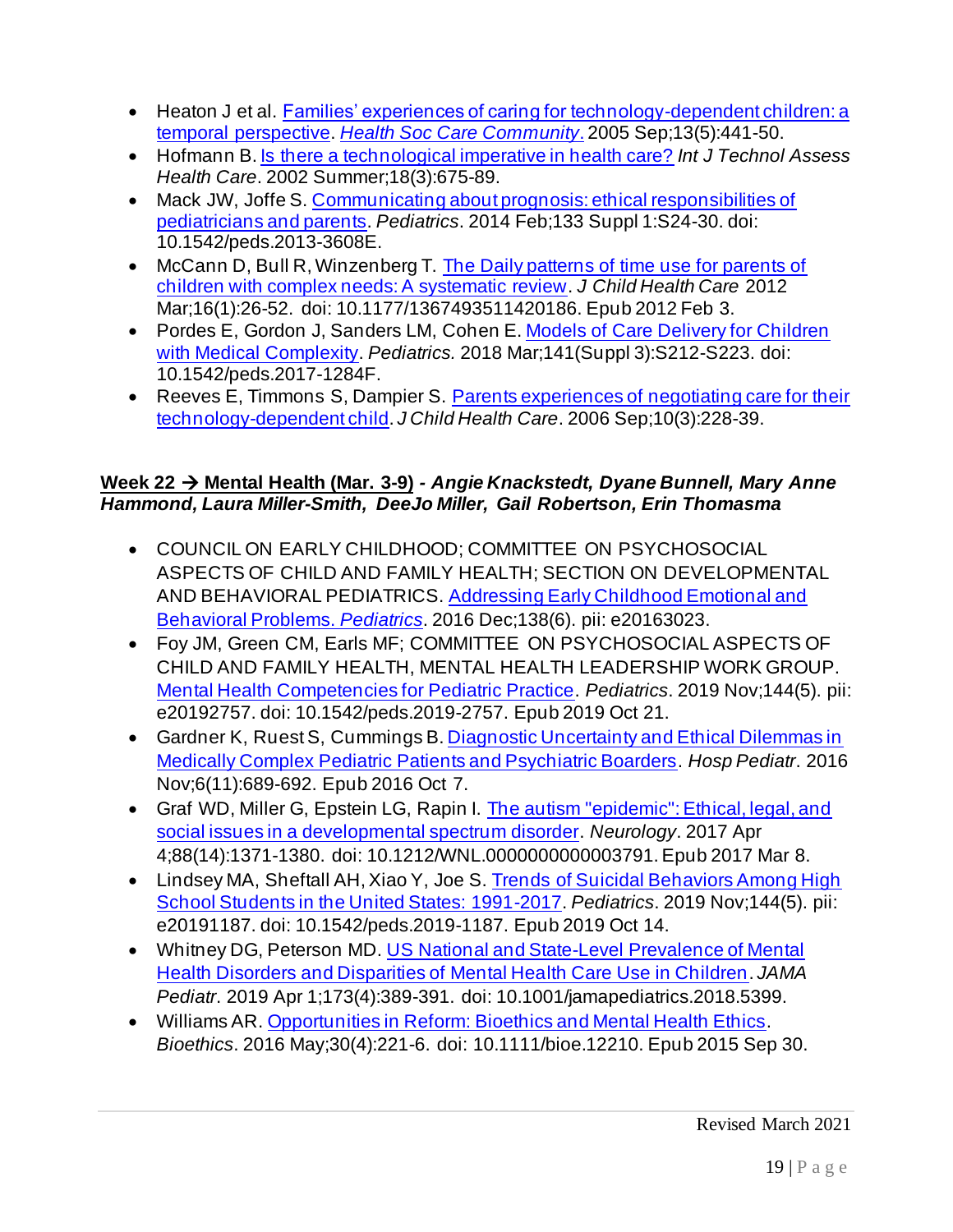• Dean CE. Social inequality, scientific inequality, and the future of mental illness. *Philos Ethics Humanit Med*. 2017 Dec 19;12(1):10. doi: 10.1186/s13010-017-0052 x.

## Other suggested reading:

- Committee on Psychosocial Aspects of Child and Family Health and Task Force on Mental Health. Policy statement--The future of pediatrics: mental health competencies for pediatric primary care. *Pediatrics*. 2009 Jul;124(1):410-21. doi: 10.1542/peds.2009-1061.
- Hoop JG, DiPasquale T, Hernandez JM, Roberts LW. *Ethics and Culture in Mental Health Care*. Ethics & Behavior. Volume 18, 2008 - Issue 4 Pages 353-372 | Published online: 25 Nov 2008.

# *Weeks 23-24 Research Ethics*

## **Week #23** → **Research Ethics (Mar. 10-16) -** *Jeremy Garrett, John Lantos, Gayla Goleman, DeeJo Miller, Dane Sommer, Vince Staggs*

- Williams G. Children as means and ends in large-scale medical research. *Bioethics*. 2012 Oct;26(8):422-30. doi: 10.1111/j.1467-8519.2010.01873.x. Epub 2011 Feb 14.
- Binik A. On the minimal risk threshold in children. *AJOB*. 2014 Sep;14(9):3-12.
- Ross LF. Children in medical research. Chapter 6, Phase I Research and the Meaning of 'Prospect of Direct Benefit'. (posted on CourseSites)
- NPR Audio. Medical Studies Involving Children Often Go Unpublished. Aug. 4, 2016.

- Greenhalgh T et al. Research impact: a narrative review. *BMC Med*. 2016 May 23;14:78. doi: 10.1186/s12916-016-0620-8.
- Ioannidis JPA (2016). Why Most Clinical Research Is Not Useful. *PLoS Med* 13(6): e1002049. doi:10.1371/journal.pmed.1002049
- Pica N, Bourgeois F. Discontinuation and Nonpublication of Randomized Clinical Trials Conducted in Children. *Pediatrics*. 2016 Sep;138(3). pii: e20160223. doi: 10.1542/peds.2016-0223. Epub 2016 Aug 4.
- Chwang E. Against harmful research on non-agreeing children. *Bioethics*. 2014. 1- 9. doi:10.1111/bioe.12117.
- Shaddy RE. Ethics and clinical trials in congenital heart disease. *World J Pediatr Congenit Heart Surg*. 2013 Jan 1;4(1):50-2. doi: 10.1177/2150135112454551.
- Gutmann A. Safeguarding Children—Pediatric Research on Medical Countermeasures. *N Engl J Med.* 2013 Mar 28;368(13):1171-3. doi: 10.1056/NEJMp1302093. Epub 2013 Mar 19.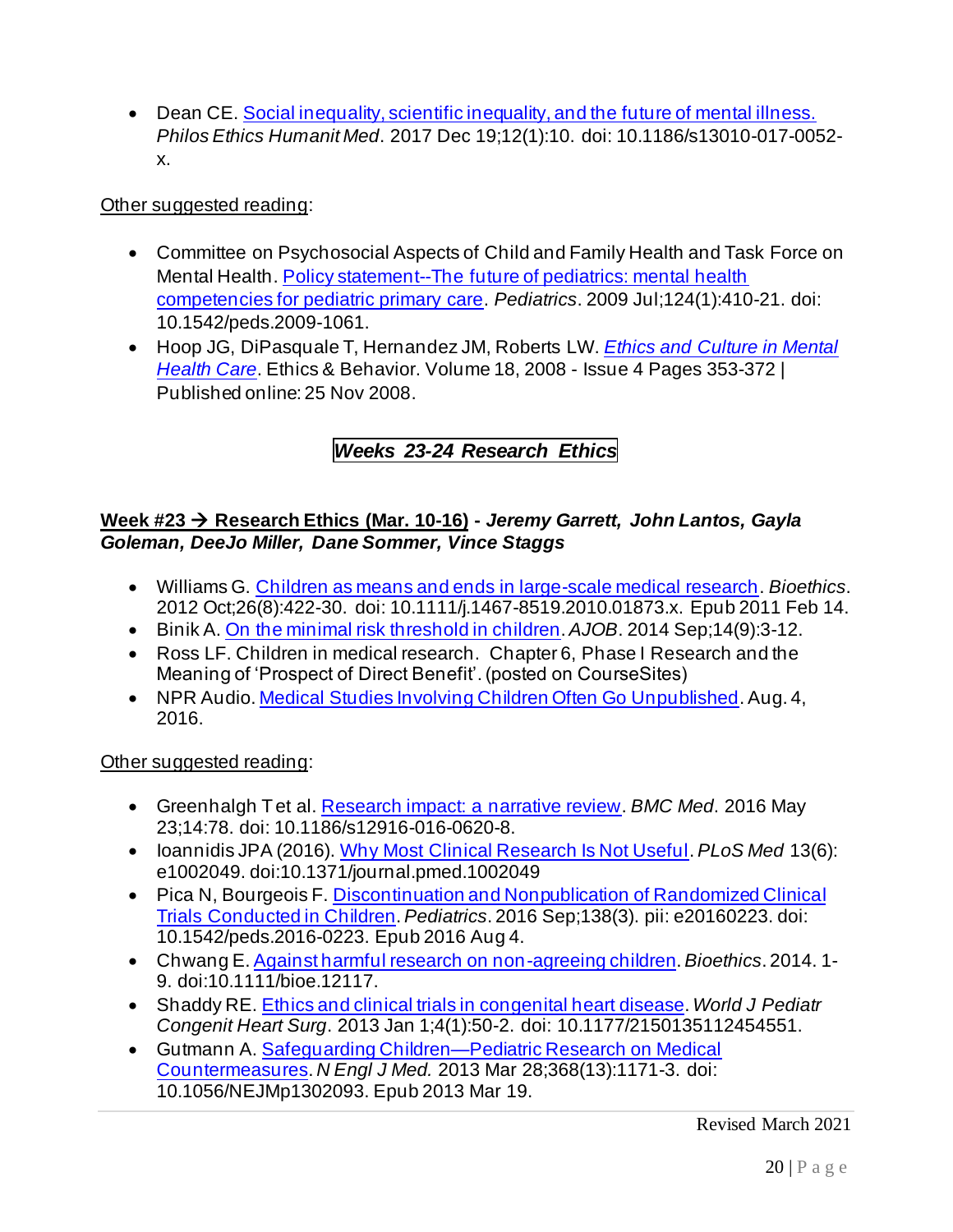- Menikoff J, Kaneshiro J, Pritchard I. The Common Rule, Updated. *N Engl J Med*. 2017 Feb 16;376(7):613-615. doi: 10.1056/NEJMp1700736. Epub 2017 Jan 19.
- DeGrazia D, Groman M, Lee LM. Defining the Boundaries of a Right to Adequate Protection: A New Lens on Pediatric Research Ethics. *J Med Philos*. 2017 Feb 10. doi: 10.1093/jmp/jhw038. [Epub ahead of print]

### **Week #24** → **Pediatric Genetics and Newborn Screening (Mar. 17-23)** *- Jeremy Garrett, John Lantos, Michael Deem, Jennifer Gannon, Meghan Strenk, Soo Shim*

- Bailey D, Gehtland L. Newborn Screening: Evolving Challenges in an Era of Rapid Discovery. *JAMA*. 2015;313(5);1511-1512.
- Kemper AR et al. Weighing the evidence for newborn screening for early-infantile Krabbe disease. *Genetics in Medicine*. 2010;12(9);539-542.
- Hewlett J, Waisbren SE. A review of the psychosocial effects of false-positive results on parents and current communication practices in newborn screening. *J Inherit Metab Dis*. 2006;29:677–682.
- AAP. Ethical and policy issues with genetic testing and screening of children. *Pediatrics*. 2013.
- Newson AJ, Schonstein L. Genomic Testing in the Paediatric Population: Ethical Considerations in Light of Recent Policy Statements. *Mol Diagn Ther*. 2016 Oct;20(5):407-14. doi: 10.1007/s40291-016-0210-7.
- Lainie Friedman Ross. Targeted versus Universal Screening: The Role of Race in Genetic Policies and Practices. Seattle Children's Pediatric Bioethics Conference July 20-21, 2018.

# Other suggested reading:

• Kwame Anthony Appiah. Can I Tell My Brother the Truth About our Paternity? *The New York Times Magazine*. Sept. 3, 2018.

# **Spring Break** → **Mar. 24-30**

**Week #25** → **Critical Analysis: Research (Mar. 31-Apr, 6) -** *Brian Carter, Jeremy Garrett, Angie Knackstedt, John Lantos*

**Final Project Practice Presentations (Apr. 7 - 20) Each student will present their draft paper/presentation for feedback with faculty advisor(s))**

**Book Webinar** → *The Spirit Catches You and You Fall Down – April 22 10-11 a.m. via CourseSites – Core/Subject Faculty*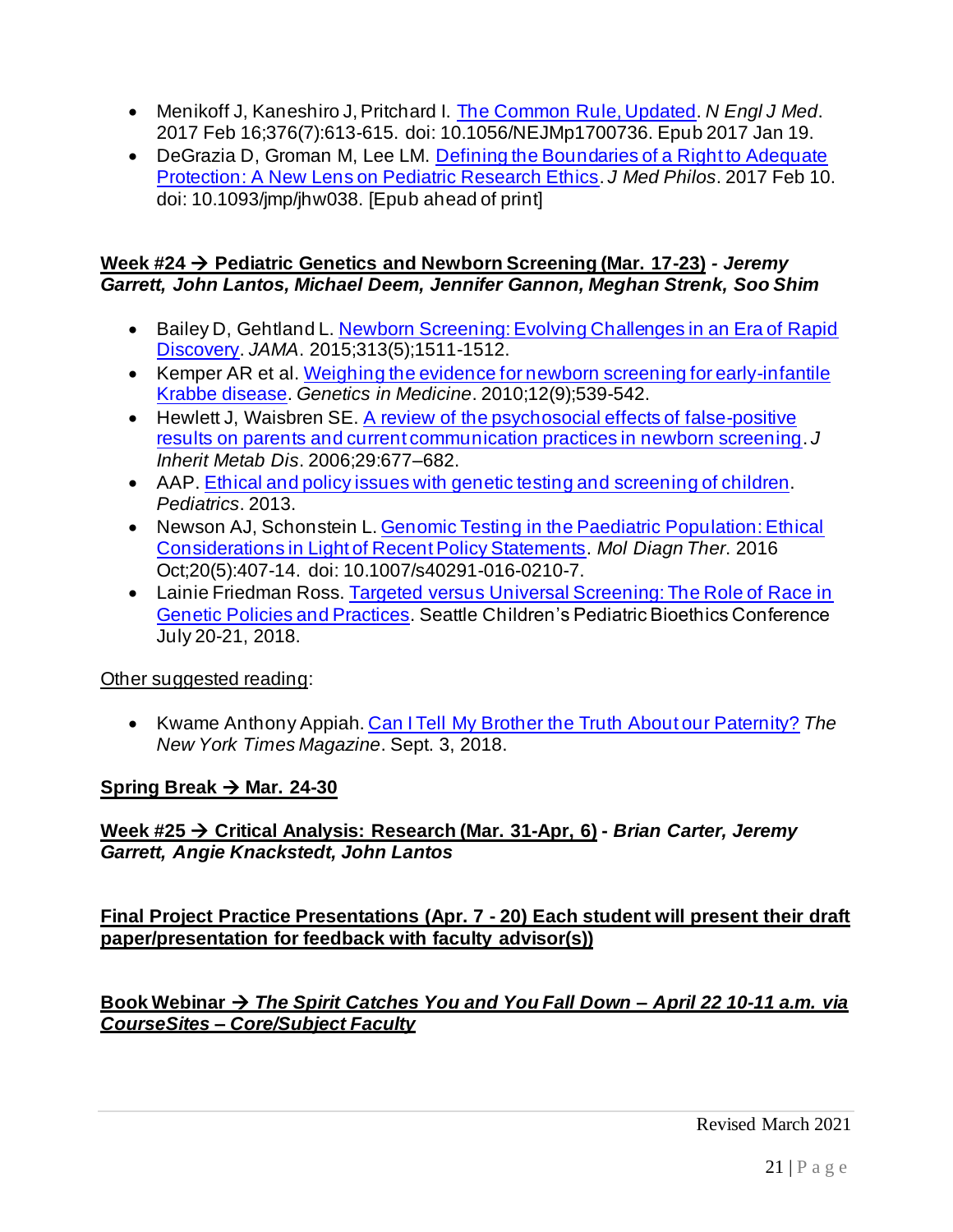# *Weeks 26-27: More Special Issues in Pediatrics*

### **Week #26** → **Immunizations (Apr. 21-27) -** *Angie Knackstedt, Michael Deem, Laura Murkin, Brenda Rogers, Cathy Shubkin, Vince Staggs, Vanessa Watkins, Susie Wootton*

- Frader J, Flanagan-Klygis E. Ethics and Immunizations. In: Miller (ed.), *Pediatric Bioethics* (pp. 219-230). (posted on CourseSites)
- Larson H. The biggest pandemic risk? Viral misinformation. *Nature*. October 16, 2018.
- Lo NC, Hotez PJ. Public Health and Economic Consequences of Vaccine Hesitancy for Measles in the United States. *JAMA Pediatr*. 2017 Jul 24. doi: 10.1001/jamapediatrics.2017.1695. [Epub ahead of print]
- O'Leary ST. et all. Characteristics of Physicians Who Dismiss Families for Refusing Vaccines. *Pediatrics.* 2015 Dec. 136(6):1103-11. doi: 10.1542/peds.2015-2086.
- Politi MC, Jones KM, Philpoott SE. The Role of Patient Engagement in Addressing Parents' Perceptions About Immunizations. *JAMA*. 2017 Jul 18;318(3):237-238. doi: 10.1001/jama.2017.7168.
- Opel DJ et al. Achieving an Optimal Childhood Vaccine Policy. *JAMA Pediatr*. 2017 Jul 3. doi: 10.1001/jamapediatrics.2017.1868. [Epub ahead of print]
- Deem M, Navin M, Lantos J. Considering Whether the Dismissal of Vaccine-Refusing Families Is Fair to Other Clinicians. *JAMA Pediatr*. 2018 Jun 1;172(6):514- 516. doi: 10.1001/jamapediatrics.2018.0259.
- Paules CI, Marston HD, Fauci AS. Measles in 2019 Going Backward. *N Engl J Med.* 2019 Jun 6;380(23):2185-2187. doi: 10.1056/NEJMp1905099. Epub 2019 Apr 17.
- Ault A. What to Do When a Minor Seeks Vaccination Without Consent? *Medscape.*  February 20, 2019.

## Other suggested reading/resources:

- Edwards KM, Hackell JM; COMMITTEE ON INFECTIOUS DISEASES, THE COMMITTEE ON PRACTICE AND AMBULATORY MEDICINE. Countering Vaccine Hesitancy. *Pediatrics*. 2016 Sep;138(3). pii: e20162146. doi: 10.1542/peds.2016- 2146.
- Alexander K, Lacy TA, Myers AL, Lantos JD. Should Pediatric Practices Have Policies to Not Care for Children With Vaccine-Hesitant Parents? *Pediatrics*. 2016 Oct;138(4). pii: e20161597. Epub 2016 Sep 2.
- Navin MC. The Ethics of Vaccination Nudges in Pediatric Practice. *HEC Forum*. 2017 Mar;29(1):43-57. doi: 10.1007/s10730-016-9311-2.
- Lantos JD, Jackson MA, Harrison CJ. Why we should eliminate personal belief exemptions to vaccine mandates. *J Health Polit Policy Law.* 2012 Feb;37(1):131-40. doi: 10.1215/03616878-1496038. Epub 2011 Oct 14.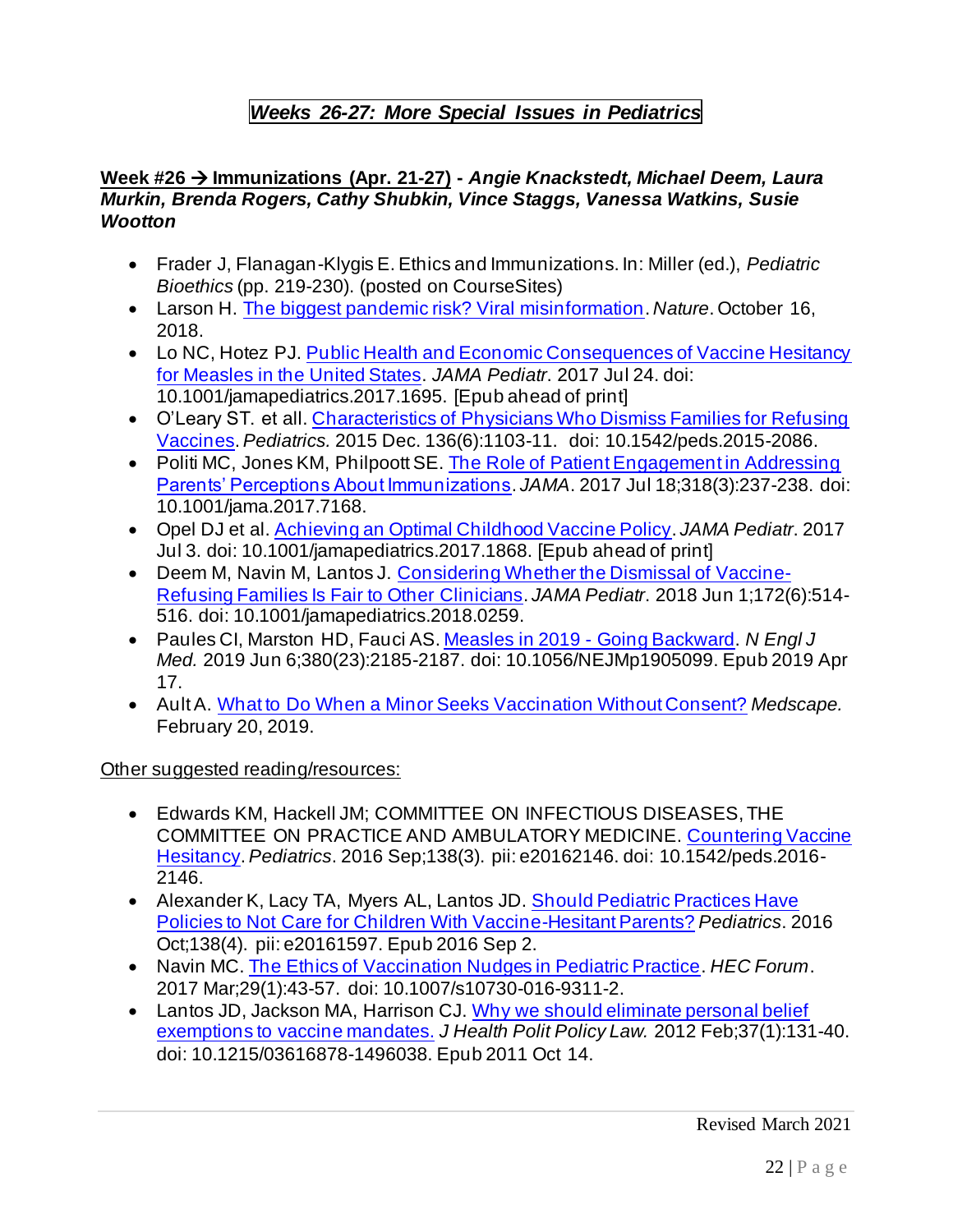- Anderson EJ, Daugherty MA, Pickering LK, Orenstein WA, Yogev R. Protecting the Community Through Child Vaccination. *Clin Infect Dis*. 2018 Jul 18;67(3):464-471. doi: 10.1093/cid/ciy142.
- Deem M. Responding to Parents Who Refuse Childhood Immunizations. *Nursing.* 47(12): 11-14. 2017 Dec;47(12):11-14. doi: 10.1097/01.NURSE.0000526899.00004.b9.
- Schwartz JL, Caplan AL. Vaccine refusal: ethics, individual rights and the common good. *Prim Care.* 2011 Dec. 38(4):717-28, ix. doi: 10.1016/j.pop.2011.07.009. Epub 2011 Sep 17.

### **Week 27** → **Communication Frontiers: Social Media (Apr. 28-May 4) -** *Angie Knackstedt, Amy Caruso Brown, Charlotte Jacobsen, DeeJo Miller, Donna McKlindon, Bry Moore, Vanessa Watkins*

- McKlindon D et al. Ethics Rounds: In the Eye of a Social Media Storm. *Pediatrics*. 2016;138(3). pii: e20161398. doi: 10.1542/peds.2016-1398. Epub 2016 Aug 5.
- Caruso Brown AE. Porous Boundaries. *JAMA*. 2017 Jun 27;317(24):2487-2488. doi: 10.1001/jama.2017.1589.
- Parsi K, Elster N. Why Can't We Be Friends? A Case-Based Analysis of Ethical Issues with Social Media in Health Care. *AMA J Ethics*. 2015 Nov 1;17(11):1009-18. doi: 10.1001/journalofethics.2015.17.11.peer1-1511.
- Snyder J. Crowdfunding FOR MEDICAL CARE: Ethical Issues in an Emerging Health Care Funding Practice. Hastings Cent Rep. 2016 Nov;46(6):36-42. doi: 10.1002/hast.645.
- Terrasse M, Gorin M, Sisti D. Social Media, E-Health, and Medical Ethics. *Hastings Cent Rep*. 2019 Jan;49(1):24-33. doi: 10.1002/hast.975.
- Waller M, Taylor L, Portnoy J. The Medical Virtualist: Is Pediatric Patient Care Using Telemedicine, a New Specialty? *Pediatr Ann*. 2019 Jun 1;48(6):e243-e248. doi: 10.3928/19382359-20190520-01.
- Camila Domonoske. Texas Nurse Loses Job after Apparently Posting about Patient in Anti-Vaxxer Group. *NPR*. August 29, 2018.

# Other suggested reading/resources:

- Gage-Bouchard EA, LaValley S, Mollica M, Beaupin LK. Cancer Communication on Social Media: Examining How Cancer Caregivers Use Facebook for Cancer-Related Communication. *Cancer Nurs*. 2017 Jul/Aug;40(4):332-338. doi: 10.1097/NCC.0000000000000418.
- Buppert C. Nurses and Social Media: Guard Your Career and your Reputation. *Medscape.* 2018 February 13.
- Booker CL, Kell YJ, Sacker A. Gender differences in the associations between age trends of social media interaction and well-being among 10–15 year olds in the UK. *BMC Public Health*. 2018. 2018 Mar 20;18(1):321. doi: 10.1186/s12889-018-5220- 4.